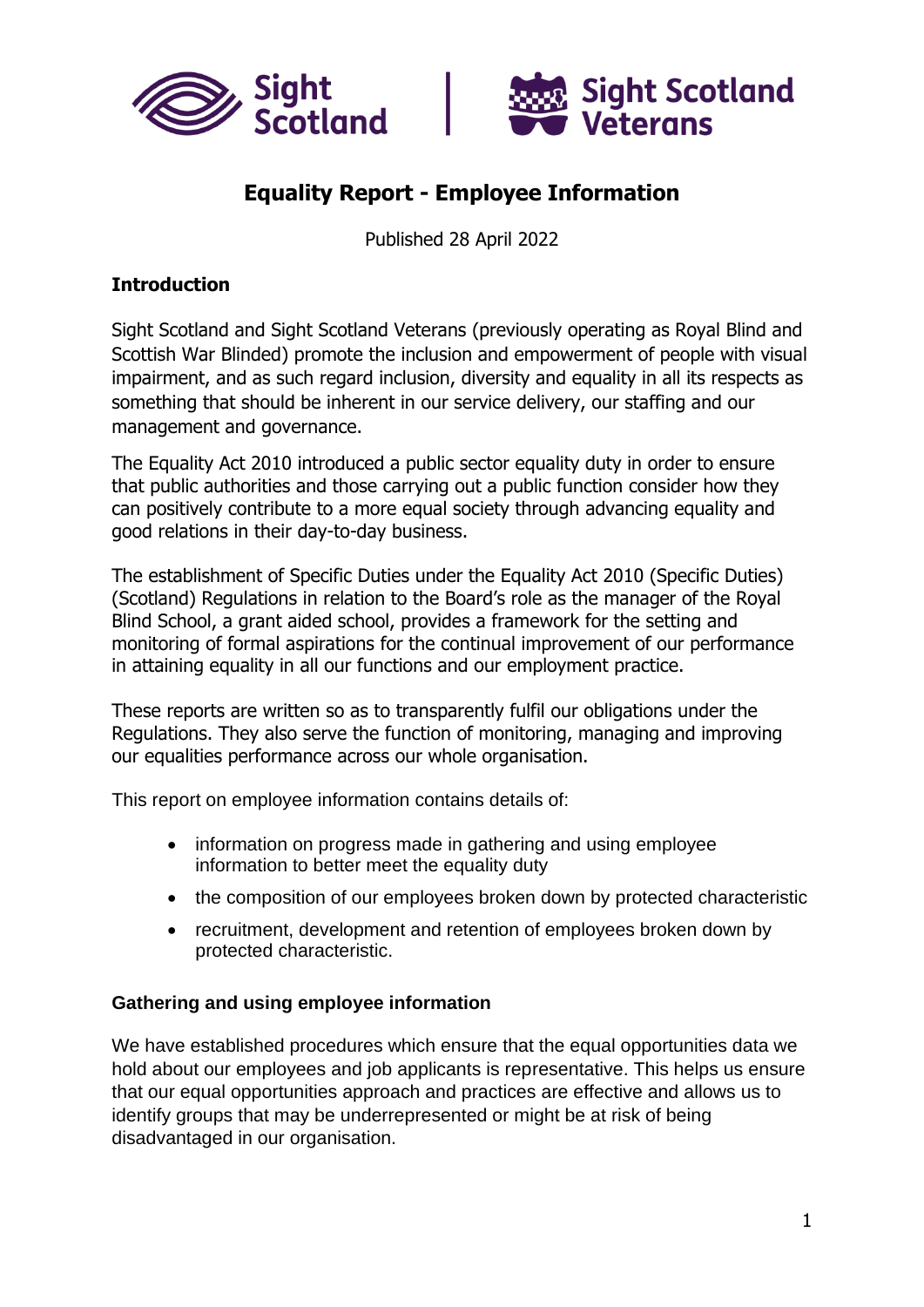All job applicants are asked to fill in an online equal opportunities form when they apply for a position with us. The information is fully anonymised and separate from the application form itself, and is kept solely for the purpose of equal opportunities monitoring.

New employees are asked to update their diversity and inclusion data during their induction. All colleagues can view and easily update their personal information that we keep through self-service functionality of our HR system. We work to ensure that our colleagues are aware why we gather and keep this information.

We also ensure that employee information in relation to disability is updated if new information comes to light during the course of a staff member's employment, for example through our procedures for managing sickness absence, rather than only being updated at the time the employee joins the organisation.

We consistently gather equal opportunities data relating to recruitment, retention and development.

Analysing this data helps us take appropriate steps to avoid discrimination and improve equality and diversity across all our employment practices.

#### **The composition of our employees**

As of 28 February 2022, we employed a total of 398 staff, out of whom 238 (59.80%) worked full time and 160 (40.20%) worked part time. These figures are relatively unchanged when compared to 2021 when we employed 389 staff, of whom 59.90% worked full time and 40.10% part time.

Within the Royal Blind School, we employed 96 staff, out of whom 42 (43.75%) worked full time and 54 (56.25%) worked part time. These proportions are relatively unchanged from 2021 when the split was 46.32% full time and 53.68% part time.

Sections below outline employee information under the following protected characteristics: gender, age, disability, sexual orientation, ethnic origin, religion and belief, marriage/civil partnership.

The employment information presented in this report covers the last 1year since our last Employee Information Report was published in April 2021. This year we moved the effective date we base our reports on from  $31<sup>st</sup>$  March to  $28<sup>th</sup>$  February, to allow us time to analyse the data and publish the full reports by the end of April each year. We will use 28<sup>th</sup> February as our effective date going forward.

Under each protected characteristic, we have provided the following information:

- the overall composition of our employees as of 28 February 2022
- comparison with the 2021 and 2020 reports, where information relating to the particular characteristic was included in the previous report
- new employees appointed between 1 April 2021 and 28 February 2022
- job applicants between 1 April 2021 and 28 February 2022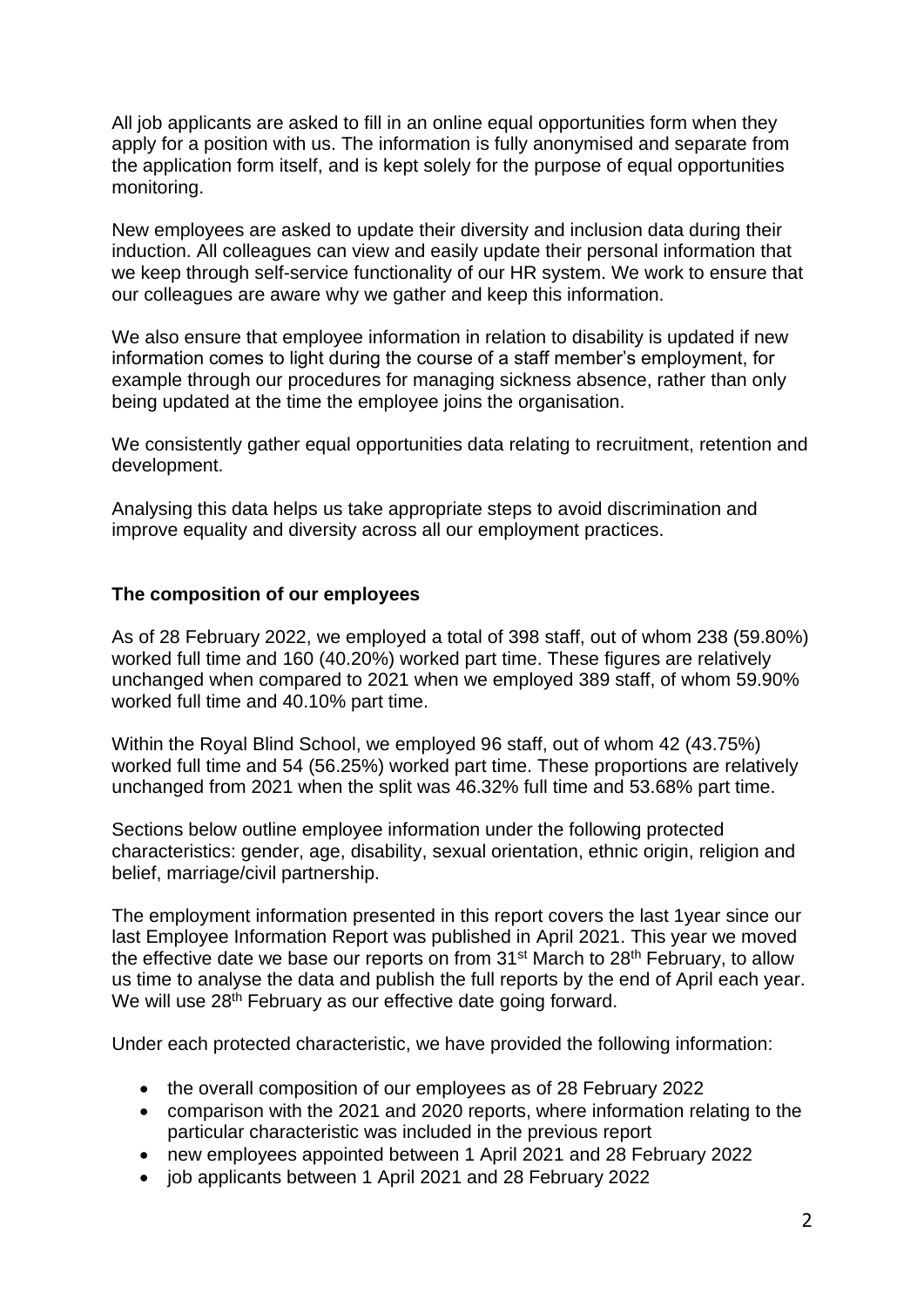- leavers between 1 April 2021 and 28 February 2022
- employees promoted internally between 1 April 2021 and 28 February 2022.

We have provided information relating to the whole organisation, and additionally about the Royal Blind School taken alone in order to meet our regulatory requirements.

#### **Gender**

#### • **The whole organisation as of 28 February 2022:**



| Gender | 2022 report | 2021 report | 2020 report |
|--------|-------------|-------------|-------------|
| Female | 73.37%      | 71.98%      | 77.46%      |
| Male   | 26.63%      | 28.02%      | 22.54%      |

• **The Royal Blind School as of 28 February 2022:**



| Gender | 2022 report | 2021 report | 2020 report |
|--------|-------------|-------------|-------------|
| Female | 88.66%      | 89.47%      | 89.15%      |
| Male   | 11.34%      | 10.53%      | 10.85%      |

In the following tables figures in brackets represent the 2020-21 statistics.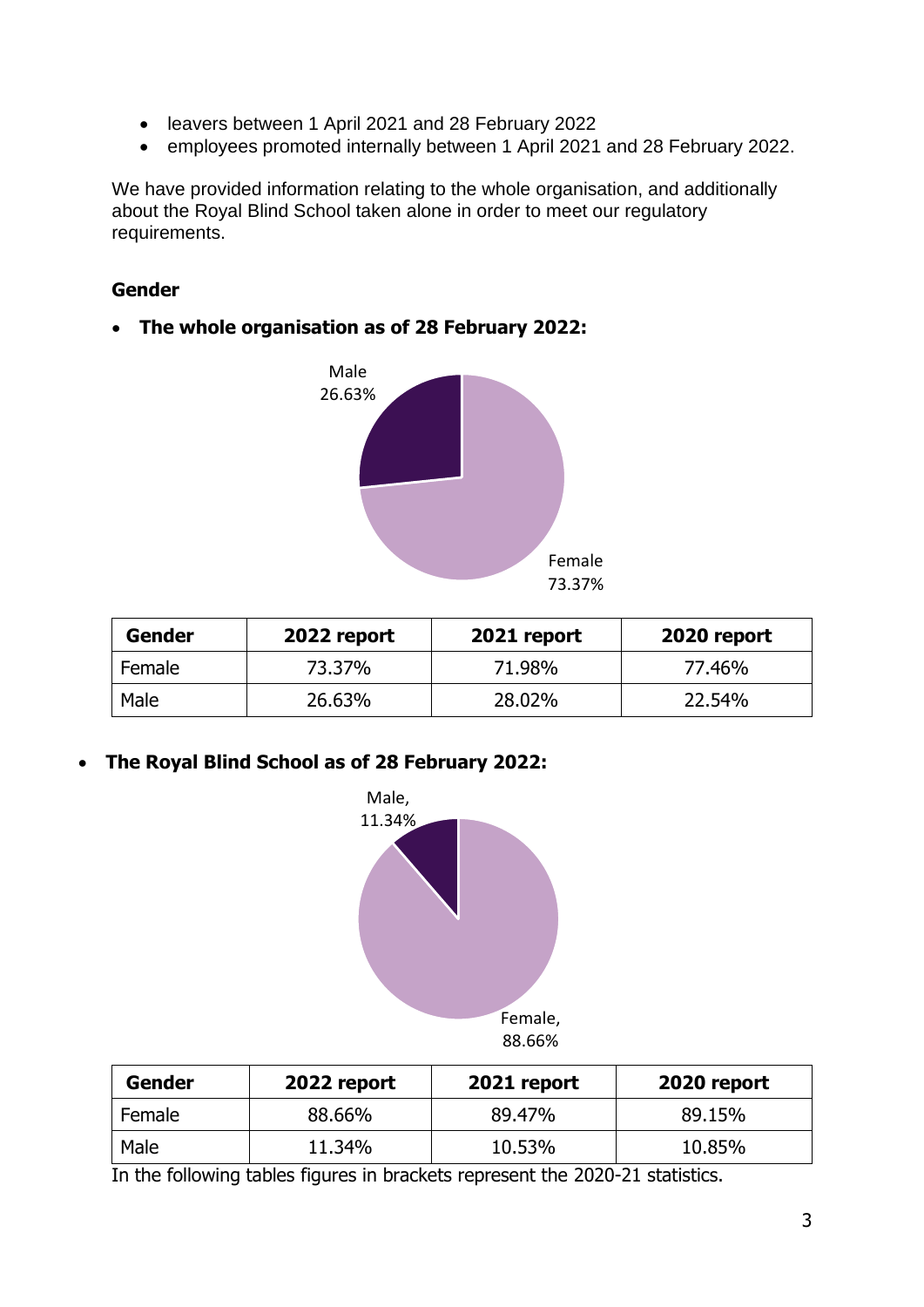### • **Recruitment**

| Gender | The whole<br>organisation | <b>The Royal Blind School</b> |
|--------|---------------------------|-------------------------------|
| Female | $75.00\%$ (75.00%)        | <b>100.00%</b> (66.67%)       |
| Male   | $25.00\%$ (25.00%)        | $0.00\%$ (33.33%)             |

**New employees** appointed between 1 April 2021 and 28 February 2022:

**Job applicants** between 1 April 2021 and 28 February 2022:

| <b>Gender</b>        | The whole<br>organisation | <b>The Royal Blind School</b> |
|----------------------|---------------------------|-------------------------------|
| Female               | 65.26% $(65.87%)$         | $78.67\%$ (74.47%)            |
| Male                 | <b>33.43%</b> (31.74%)    | 20.67% (21.28%)               |
| Prefer not to<br>say | $1.31\%$ (2.39%)          | $0.67\%$ (4.26%)              |

• **Leavers** between 1 April 2021 and 28 February 2022:

| Gender | The whole<br>organisation | <b>The Royal Blind School</b> |
|--------|---------------------------|-------------------------------|
| Female | 65.38% $(84.79%)$         | 100.00% $(88.57%)$            |
| Male   | <b>34.62%</b> (15.21%)    | $0.00\%$ (11.43%)             |

• **Employees promoted internally** between 1 April 2021 and 28 February 2022:

| Gender | The whole<br>organisation | <b>The Royal Blind School</b> |
|--------|---------------------------|-------------------------------|
| Female | 66.67% $(100.00\%)$       | <b>33.33%</b> (100.00%)       |
| Male   | 33.33% $(0.00\% )$        | 66.67% $(0.00\%)$             |

The majority of our employees are female. This reflects the typical gender mix in the activities we operate, which are mostly within the care and education sector. The overall gender split in the care sector, as reported by SSSC, was 82% female and 15% male in 2020.

The gender mix for the whole organisation is at a similar level as in April 2021 with a small decrease in the proportion of men employed. This decrease is likely due to the higher proportion of male employees leaving the organisation than in 2021. In terms of the school specifically, the proportion of male employees compared to female staff increased slightly from 10.53% in 2021 to 11.34% in 2022. Within the school, more male employees were promoted internally this year, but this is influenced by a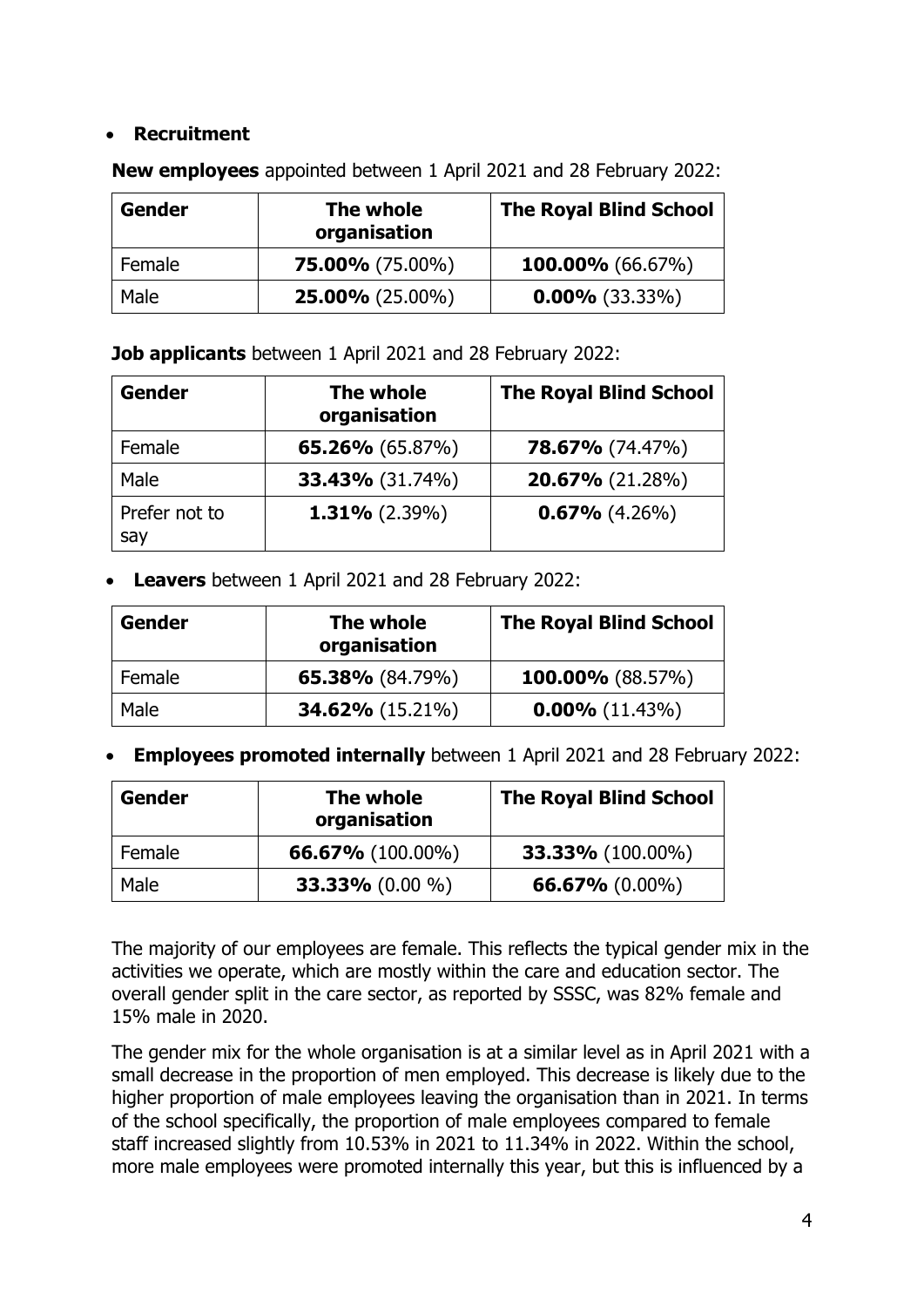very low number of staff in this group over the past year (only three employees were promoted within the Royal Blind School).

We believe that the recruitment, retention and development data outlined above is consistent with a fair and equal approach to our employment practices.



#### **Age**

| Age       | 2022 report | 2021 report | 2020 report |
|-----------|-------------|-------------|-------------|
| $16 - 24$ | 2.51%       | 1.29%       | 2.86%       |
| $25 - 29$ | 6.78%       | 7.46%       | 9.05%       |
| $30 - 34$ | 12.31%      | 12.34%      | 11.27%      |
| 35-39     | 11.31%      | 11.31%      | 10.32%      |
| $40 - 44$ | 9.05%       | 8.74%       | 8.73%       |
| 45-49     | 14.32%      | 15.68%      | 13.49%      |
| $50 - 54$ | 14.57%      | 15.17%      | 15.08%      |
| 55-59     | 15.33%      | 15.42%      | 16.19%      |
| 60-64     | 12.31%      | 11.57%      | 11.11%      |
| $65+$     | 1.51%       | 1.03%       | 1.90%       |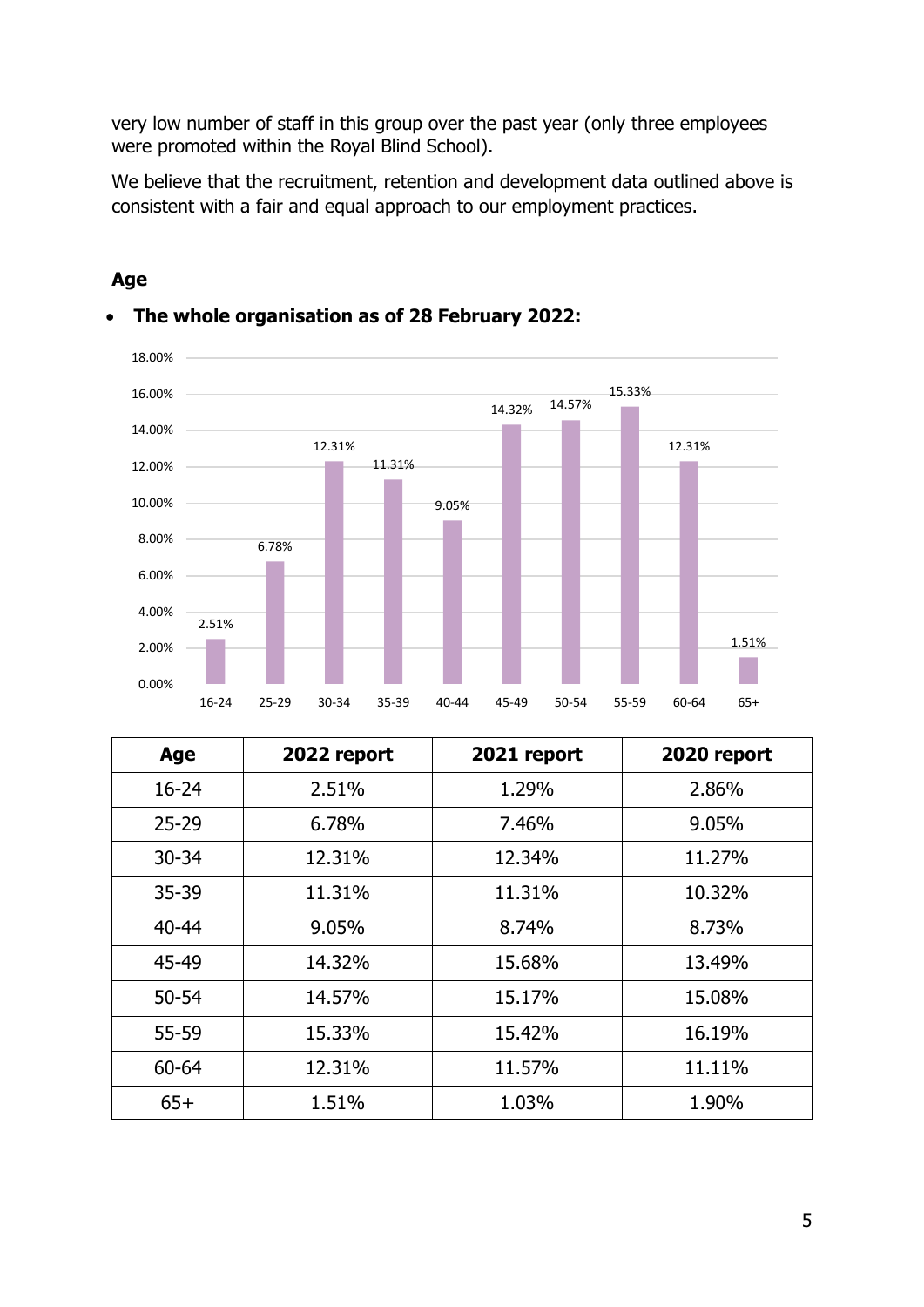

| Age       | 2022 report | 2021 report | 2020 report |
|-----------|-------------|-------------|-------------|
| $16 - 24$ | 8.33%       | 2.11%       | 0.78%       |
| $25 - 29$ | 8.33%       | 10.53%      | 10.85%      |
| $30 - 34$ | 9.38%       | 8.42%       | 7.75%       |
| $35 - 39$ | 12.50%      | 14.74%      | 12.40%      |
| $40 - 44$ | 7.29%       | 8.42%       | 10.08%      |
| 45-49     | 19.79%      | 20,00%      | 16.28%      |
| $50 - 54$ | 10.41%      | 12.63%      | 13.18%      |
| 55-59     | 8.33%       | 9.47%       | 10.08%      |
| $60 - 64$ | 13.54%      | 11.58%      | 14.73%      |
| $65+$     | 2.08%       | 2.11%       | 3.88%       |

In the following tables figures in brackets represent the 2020 - 2021 statistics.

### • **Age at recruitment**

**New employees** appointed between 1 April 2021 and 28 February 2022:

| Age       | The whole organisation   The Royal Blind School |                        |
|-----------|-------------------------------------------------|------------------------|
| 16-24     | <b>10.00%</b> $(12.50\%)$                       | <b>45.45%</b> (16.67%) |
| $25 - 29$ | <b>15.00%</b> $(16.67\%)$                       | $9.09\%$ (16.67%)      |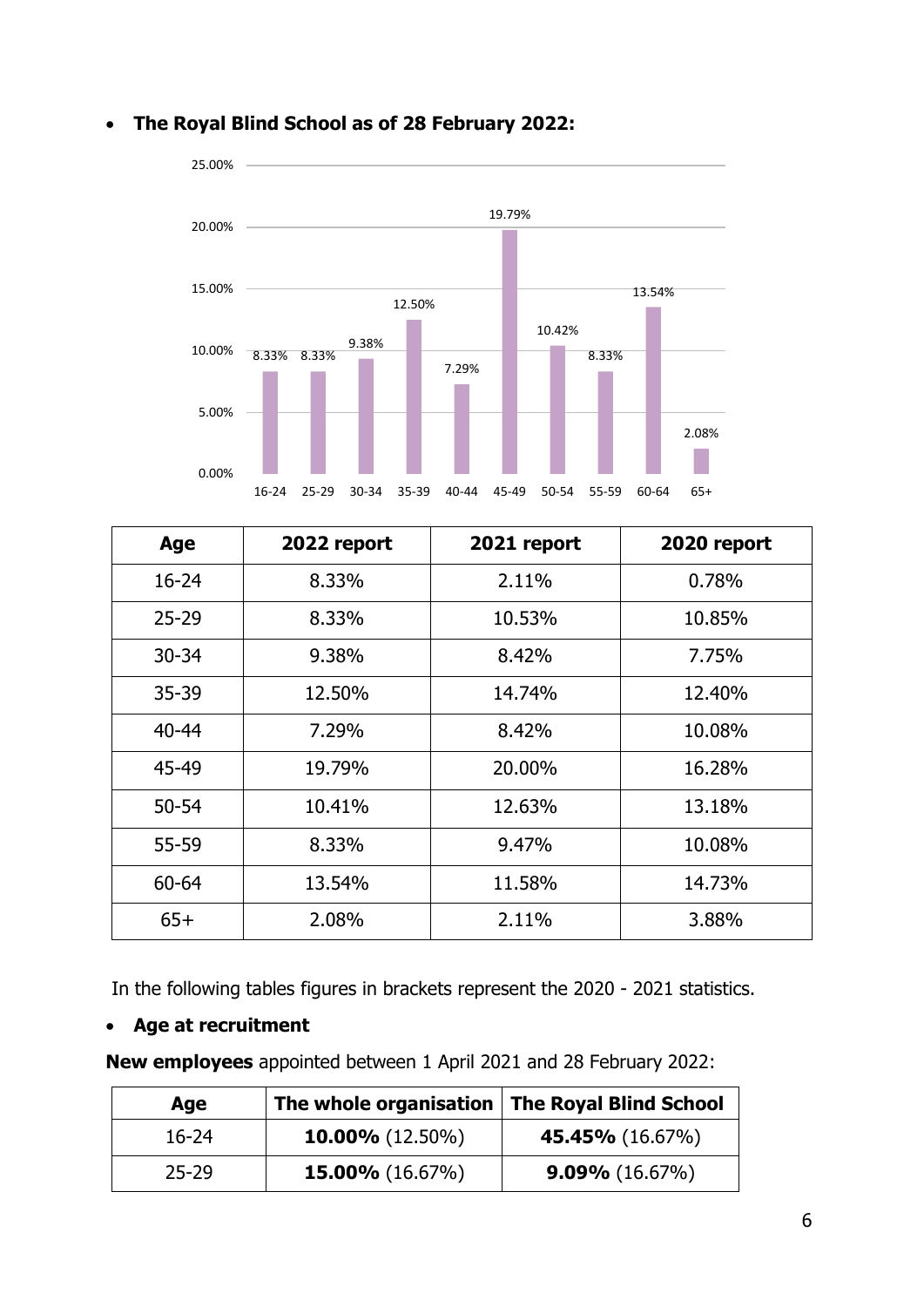| $30 - 34$ | 11.67% (12.50%)        | $0.00\%$ (0.00%)  |
|-----------|------------------------|-------------------|
| $35 - 39$ | 15.00% (12.50%)        | 18.18% (16.67%)   |
| $40 - 44$ | 13.33% (0.00%)         | $9.09\%$ (0.00%)  |
| 45-49     | <b>13.33%</b> (16.67%) | 18.18% (3.33%)    |
| $50 - 54$ | $5.00\%$ (8.33%)       | $0.00\%$ (0.00%)  |
| 55-59     | 13.33% (16.67%)        | $0.00\%$ (16.67%) |
| $60 - 64$ | $3.33\%$ (4.17%)       | $0.00\%$ (0.00%)  |

**Job applicants** between 1 April 2021 and 28 February 2022:

| Age               | The whole organisation | <b>The Royal Blind School</b> |
|-------------------|------------------------|-------------------------------|
| $16 - 24$         | 14.00% (21.37%)        | <b>14.67%</b> (17.02%)        |
| $25 - 29$         | $17.32\%$ (26.48%)     | 20.67% (23.40%)               |
| $30 - 34$         | <b>12.49%</b> (14.99%) | 22.00% (17.02%)               |
| 35-39             | $9.67\%$ (10.85%)      | 10.67% (8.51%)                |
| $40 - 44$         | $9.97\%$ (6.86%)       | <b>12.00%</b> (8.51%)         |
| 45-49             | $8.66\%$ (6.38%)       | $6.00\%$ (14.89%)             |
| $50 - 54$         | $10.07\%$ (5.90%)      | $6.00\%$ (6.38%)              |
| 55-59             | $9.26\%$ (4.78%)       | $5.33\%$ (2.13%)              |
| 60-64             | $5.84\%$ (0.96%)       | $1.33\%$ (2.13%)              |
| $65+$             | $1.41\%$ (0.16%)       | $0.00\%$ (0.00%)              |
| Prefer not to say | 1.31% $(1.28%)$        | $1.33\%$ (0.00%)              |

• **Leavers** between 1 April 2021 and 28 February 2022:

| Age       | The whole organisation | <b>The Royal Blind School</b> |
|-----------|------------------------|-------------------------------|
| $16 - 24$ | $1.92\%$ (5.70%)       | $0.00\%$ (2.86%)              |
| $25 - 29$ | $9.62\%$ (10.27%)      | 10.00% (11.43%)               |
| $30 - 34$ | 11.54% (9.89%)         | 10.00% (5.71%)                |
| $35 - 39$ | 11.54% (9.13%)         | <b>30.00%</b> (8.57%)         |
| $40 - 44$ | 13.46% (7.22%)         | 10.00% (5.71%)                |
| 45-49     | $7.69\%$ (9.51%)       | 10.00% (8.57%)                |
| $50 - 54$ | $21.15\%$ (12.93%)     | <b>20.00%</b> (24.29%)        |
| 55-59     | $9.62\%$ (20.91%)      | 10.00% (11.43%)               |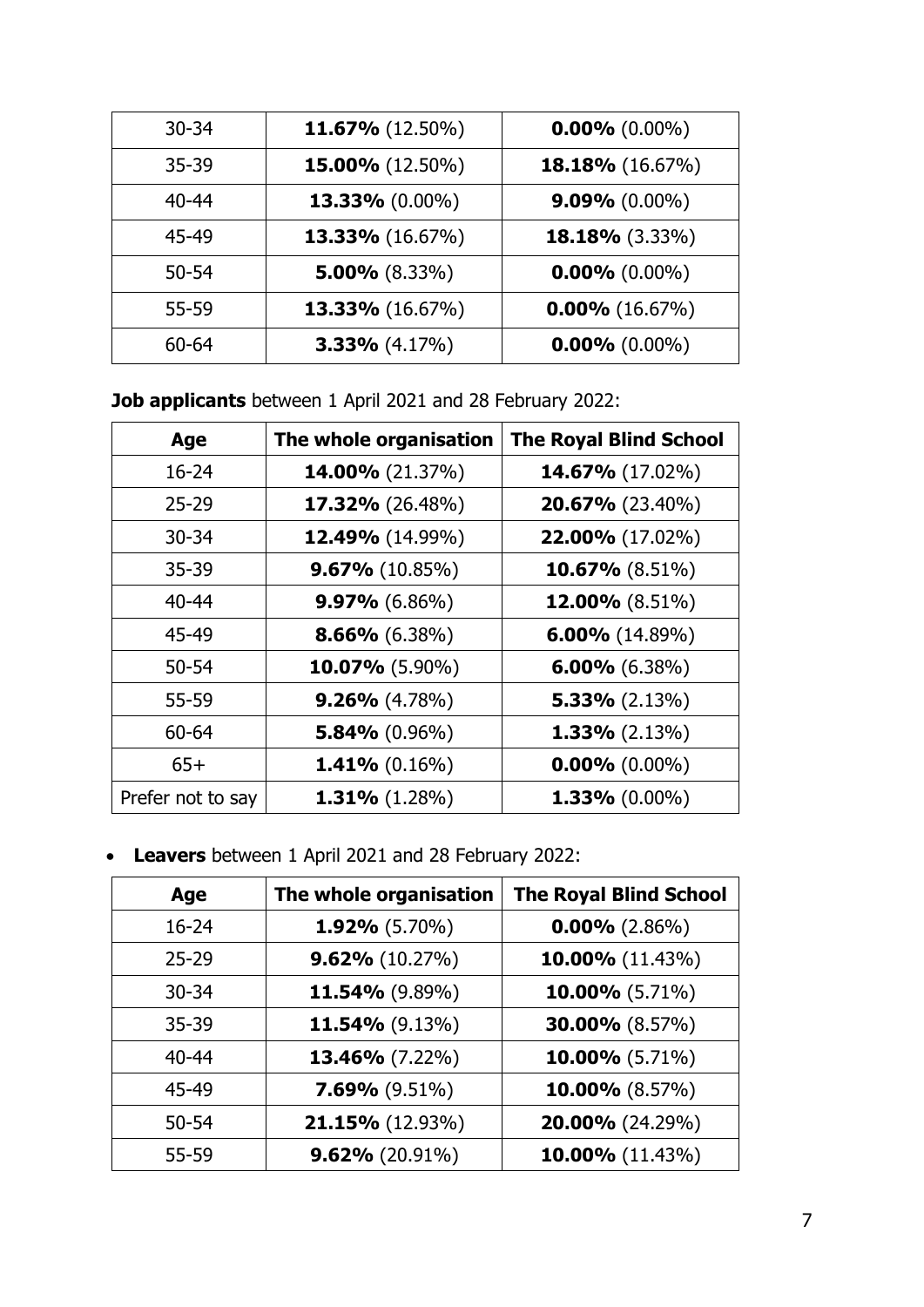| 60-64 | <b>13.46%</b> $(11.79%)$ | $0.00\%$ (22.86%) |
|-------|--------------------------|-------------------|
| 65+   | $0.00\%$ (2.66%)         | $0.00\%$ (8.57%)  |

• **Employees promoted internally** between 1 April 2021 and 28 February 2022:

| Age       | The whole organisation | <b>The Royal Blind School</b> |
|-----------|------------------------|-------------------------------|
| $25 - 29$ | 11.11% $(0.00\%)$      | $0.00\%$ (0.00%)              |
| $30 - 34$ | 22.22% (50.00%)        | 33.33% (0.00%)                |
| $35 - 39$ | 22.22% (0.00%)         | 66.67% (0.00%)                |
| $40 - 44$ | 11.11% (25.00%)        | $0.00\%$ (100.00%)            |
| 45-49     | 22.22% (25.00%)        | $0.00\%$ (0.00%)              |
| 60-64     | 11.11% (0.00%)         | $0.00\%$ (0.00%)              |

We have a balance of employees of different ages across the organisation. The lower representation of the 16-24 age group is influenced by the qualification requirements for a lot of our positions, dictated by the sectors we operate in. The increase in the number of new employees appointed from this age group within the Royal Blind School compared to last year is worth noting.

The age bracket for 50-59 has the highest proportion of staff across the whole organisation, while 45 to 54 has the highest proportion of staff in the school. Turnover is low in the organisation, so it is perhaps unsurprising that many people choose to stay with us long into their working careers.

The figures for job applicants and new starters are fairly well balanced, suggesting we are attracting a wide range of applicants of all ages to Sight Scotland and Sight Scotland Veterans. This, in turn shows the fairness of our current recruitment processes.

## **Disability**

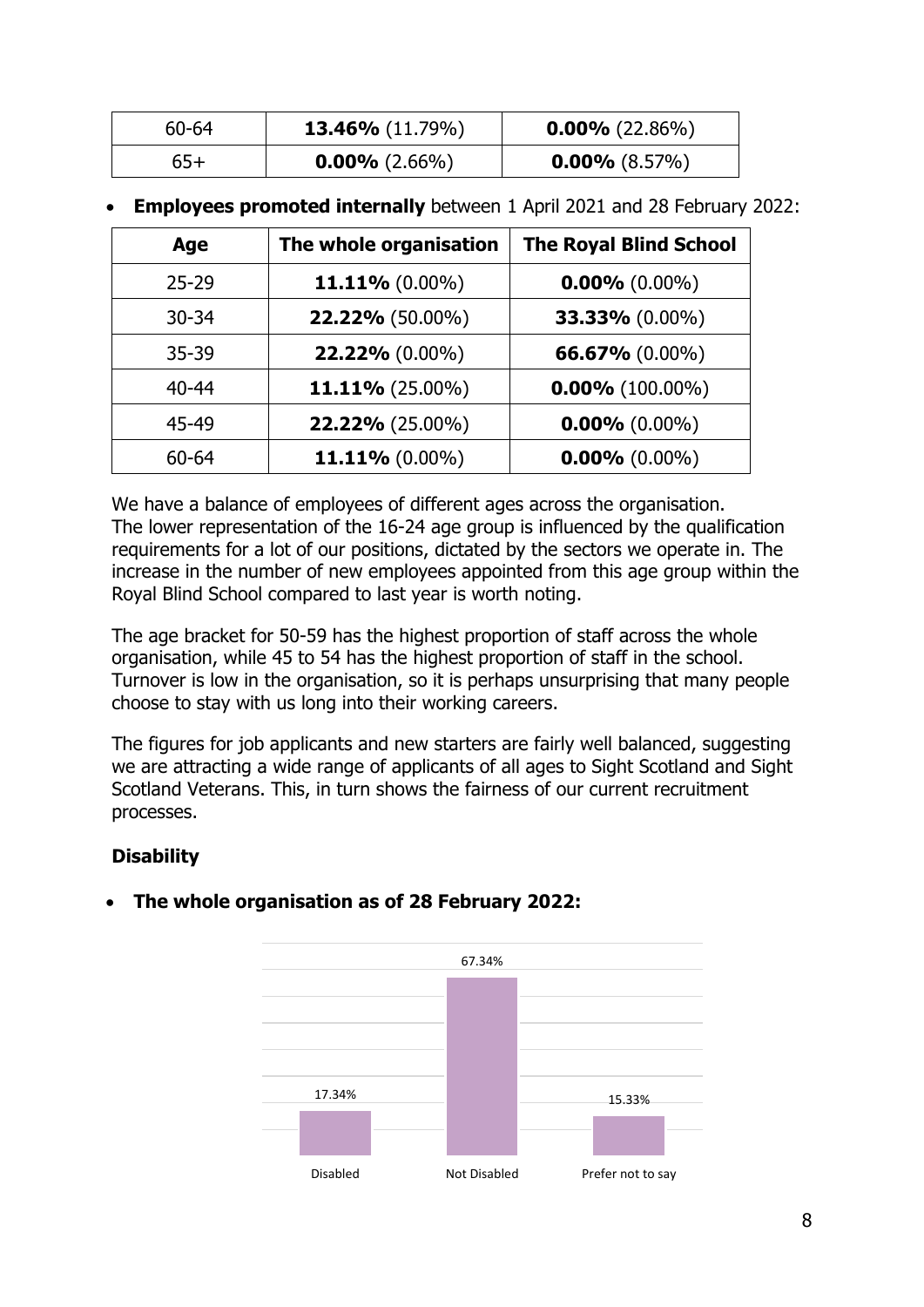| <b>Disability status</b> | 2022 report | 2021 report | 2020 report |
|--------------------------|-------------|-------------|-------------|
| <b>Disabled</b>          | 17.34%      | 17.22%      | 12.22%      |
| Not disabled             | 67.34%      | 73.01%      | 77.30%      |
| Prefer not to say        | 15.33%      | $9.77\%$    | 10.48%      |



| <b>Disability status</b> | 2022 report | 2021 report | 2020 report |
|--------------------------|-------------|-------------|-------------|
| <b>Disabled</b>          | 7.29%       | 6.32%       | 6.20%       |
| Not disabled             | 67.21%      | 80,00%      | 86.82%      |
| Prefer not to say        | 25,00%      | 13.68%      | 6.98%       |

In the following tables figures in brackets represent the 2020-21 statistics.

### • **Recruitment**

**New employees** appointed between 1 April 2021 and 28 February 2022:

| <b>Disability</b><br>status | The whole<br>organisation | <b>The Royal Blind School</b> |
|-----------------------------|---------------------------|-------------------------------|
| <b>Disabled</b>             | $8.33\%$ (12.50%)         | $0.00\%$ (33.33%)             |
| Not disabled                | <b>41.67%</b> (54.17%)    | $9.09\%$ (33.33%)             |
| Prefer not to say           | 50.00% $(33.33\%)$        | $90.91\%$ (33.33%)            |

#### **Job applicants** appointed between 1 April 2021 and 28 February 2022:

| <b>Disability</b><br>status | The whole<br>organisation | <b>The Royal Blind School</b> |
|-----------------------------|---------------------------|-------------------------------|
| <b>Disabled</b>             | $8.56\%$ (8.29%)          | $6.67\%$ (4.26%)              |
| Not disabled                | <b>88.72%</b> (86.44%)    | <b>91.33%</b> (93.62%)        |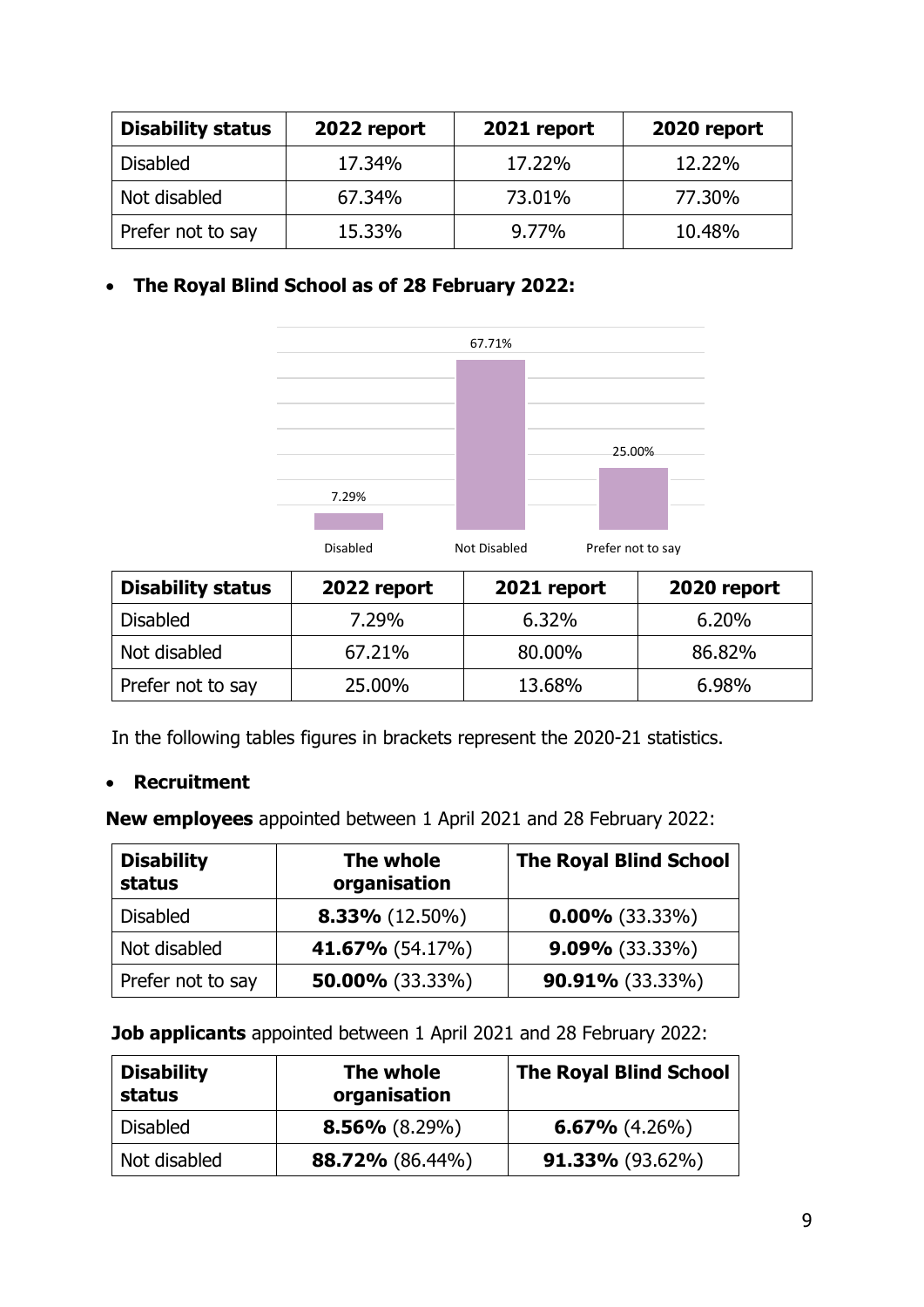| Prefer not to say | $2.72\%$ (5.26%) | $2.00\%$ (2.13%) |
|-------------------|------------------|------------------|
|-------------------|------------------|------------------|

• **Leavers** between 1 April 2021 and 28 February 2022:

| <b>Disability</b><br>status | The whole<br>organisation | <b>The Royal Blind School</b> |
|-----------------------------|---------------------------|-------------------------------|
| <b>Disabled</b>             | $9.62\%$ (15.97%)         | $0.00\%$ (5.56%)              |
| Not disabled                | $75.00\%$ (67.23%)        | $90.00\%$ (88.89%)            |
| Prefer not to say           | <b>15.38%</b> (16.81%)    | 10.00% $(5.56\%)$             |

• **Employees promoted internally** between 1 April 2021 and 28 February 2022:

| <b>Disability</b><br>status | The whole<br>organisation | <b>The Royal Blind School</b> |
|-----------------------------|---------------------------|-------------------------------|
| <b>Disabled</b>             | $22.22\%$ (0.00%)         | $0.00\%$ (0.00%)              |
| Not disabled                | <b>66.67%</b> (100.00%)   | <b>66.67%</b> (100.00%)       |
| Prefer not to say           | 11.11% $(0.00\%)$         | 33.33% (0.00%)                |

The proportion of disabled staff has remained similar to 2021, however there has been an increase in the number of staff who have preferred not to answer this question. The proportion of disabled staff within the Royal Blind School has remained at a similar level, 6.20% in 2020 and 6.32% in 2021.

The proportion of leavers with a disability in this reporting period is slightly lower than in 2021, however once again there is a higher proportion of staff who have opted not to answer this question.

### **Sexual Orientation**

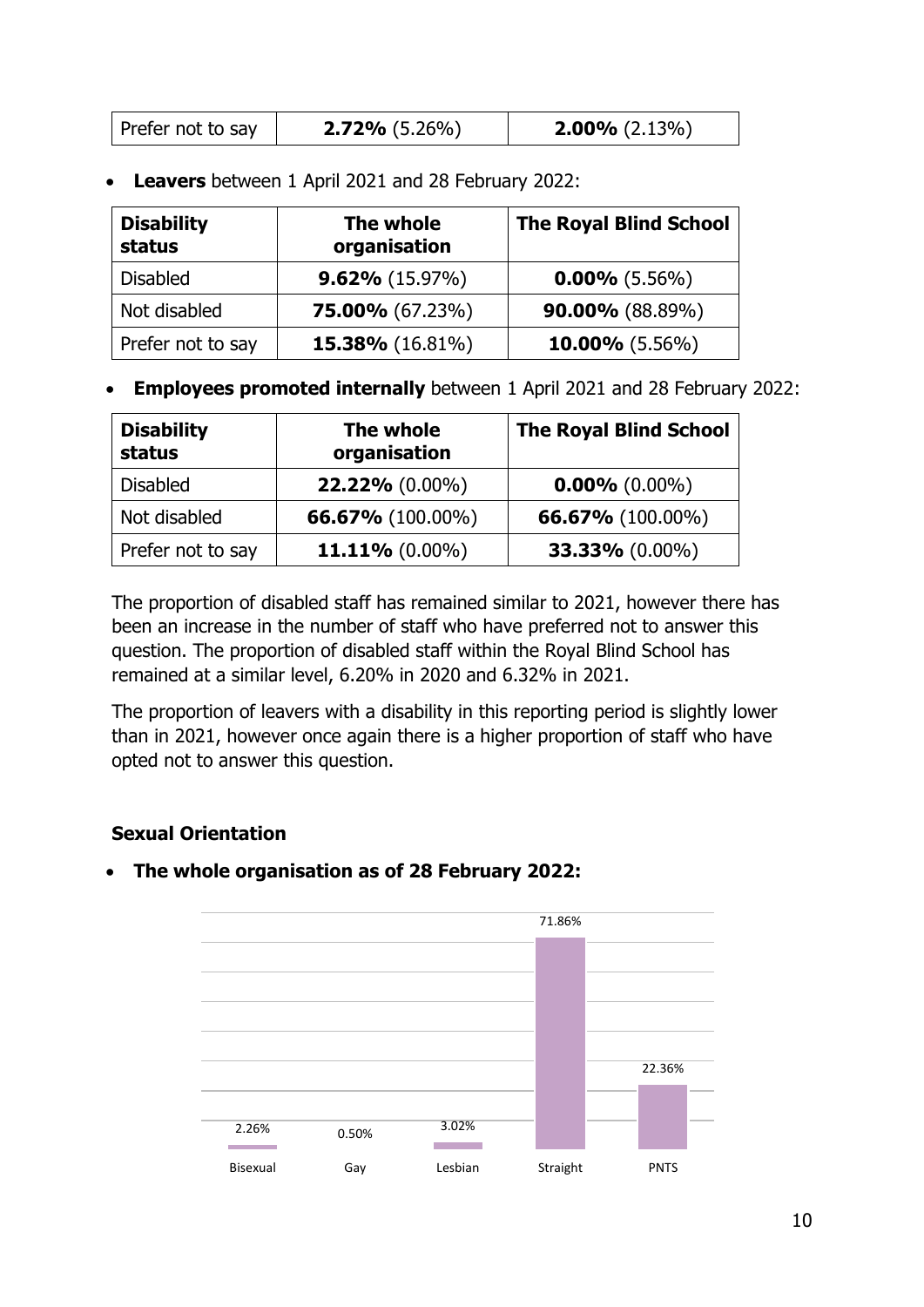| <b>Sexual orientation</b> | 2022 report | 2021 report | 2020 report |
|---------------------------|-------------|-------------|-------------|
| <b>Bisexual</b>           | 2.26%       | 1.54%       | 1.11%       |
| Gay                       | 0.50%       | 0.77%       | 0.63%       |
| Lesbian                   | 3.02%       | 3.34%       | 2.22%       |
| Heterosexual/straight     | 71.86%      | 75.84%      | 76.83%      |
| Prefer not to say         | 22.36%      | 18.51%      | 19.21%      |



| <b>Sexual orientation</b> | 2022 report | 2021 report | 2020 report |
|---------------------------|-------------|-------------|-------------|
| <b>Bisexual</b>           | 1.04%       | 1.05%       | 0.78%       |
| Gay                       | $0.00\%$    | $0.00\%$    | 0.78%       |
| Lesbian                   | 2.08%       | 4.21%       | 3.88%       |
| Heterosexual/straight     | 70.83%      | 76.84%      | 79.07%      |
| Prefer not to say         | 26.04%      | 17.89%      | 15.50%      |

In the following tables figures in brackets represent the 2020-21 statistics.

### • **Recruitment**

**New employees** appointed between 1 April 2021 and 28 February 2022:

| <b>Sexual orientation</b> | The whole organisation   The Royal Blind School |                  |
|---------------------------|-------------------------------------------------|------------------|
| <b>Bisexual</b>           | $6.67\%$ (12.50%)                               | $0.00\%$ (0.00%) |
| Gay                       | $0.00\%$ (0.00%)                                | $0.00\%$ (0.00%) |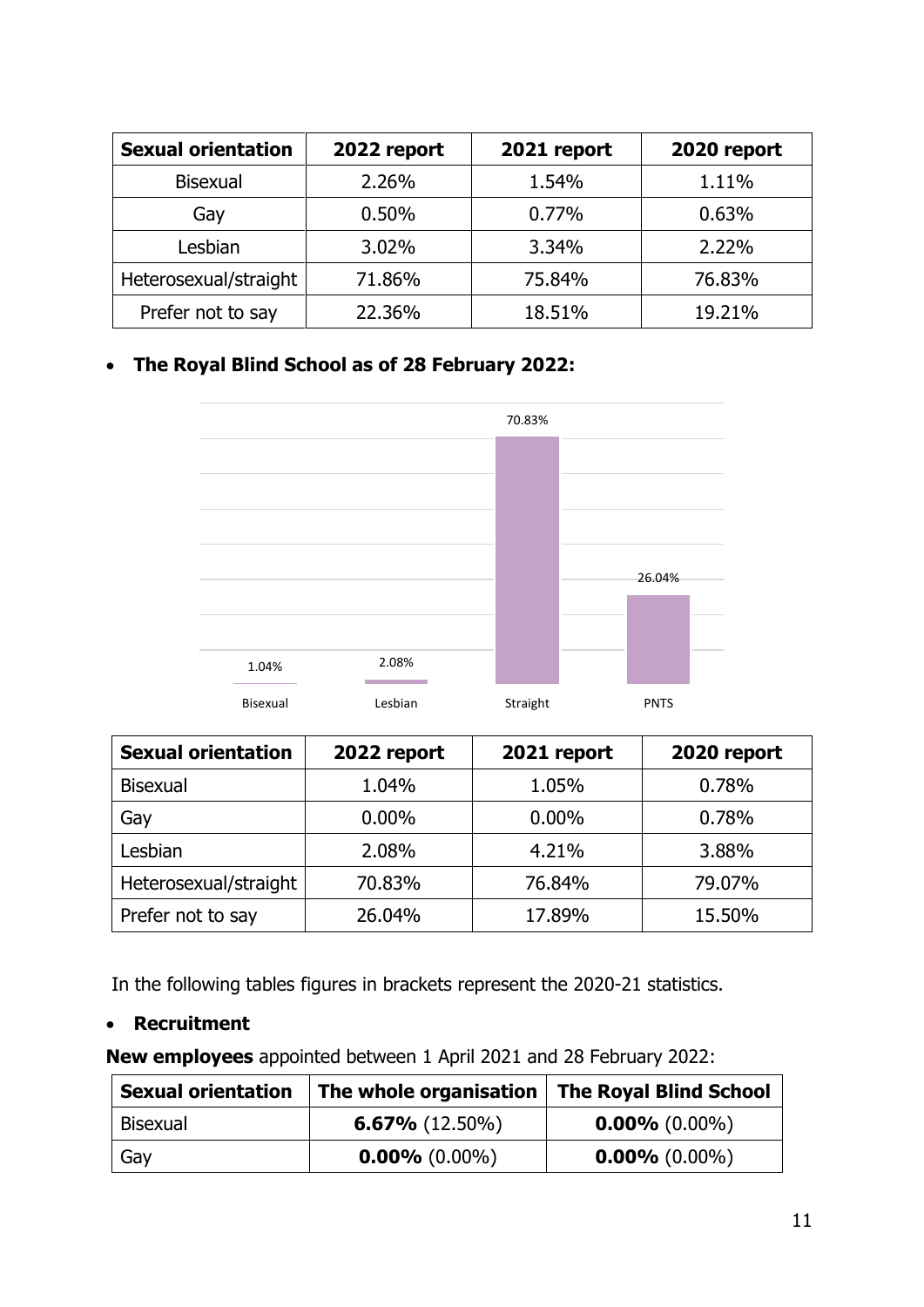| l Lesbian             | $1.67\%$ (0.00%)       | $0.00\%$ (0.00%)          |
|-----------------------|------------------------|---------------------------|
| Heterosexual/straight | 45.00% $(66.67\%)$     | $27.27\%$ (83.33%)        |
| Prefer not to say     | <b>46.67%</b> (20.83%) | <b>72.73%</b> $(16.67\%)$ |

#### **Job applicants** between 1 April 2021 and 28 February 2022:

| <b>Sexual orientation</b> | The whole<br>organisation | <b>The Royal Blind School</b> |
|---------------------------|---------------------------|-------------------------------|
| <b>Bisexual</b>           | $3.73\%$ (4.63%)          | $5.33\%$ (4.26%)              |
| Gay                       | $1.71\%$ (3.19%)          | $3.33\%$ (6.38%)              |
| Lesbian                   | $1.81\%$ (2.55%)          | $3.33\%$ (2.13%)              |
| Heterosexual/straight     | 85.60% (81.66%)           | 81.33% (82.98%)               |
| Prefer not to say         | $5.94\%$ (7.18%)          | $6.00\%$ (2.13%)              |

• **Leavers** between 1 April 2021 and 28 February 2022:

| <b>Sexual orientation</b> | The whole<br>organisation | <b>The Royal Blind School</b> |
|---------------------------|---------------------------|-------------------------------|
| <b>Bisexual</b>           | 1.92% $(1.52\%)$          | $0.00\%$ (0.00%)              |
| Gay                       | $1.92\%$ (0.38%)          | $0.00\%$ (2.86%)              |
| Lesbian                   | $3.85\%$ (0.38%)          | $20.00\%$ (2.86%)             |
| Heterosexual/straight     | <b>69.23%</b> (77.95%)    | 60.00% $(85.71\%)$            |
| Prefer not to say         | 23.08% (19.77%)           | $0.00\%$ (8.57%)              |
| Pansexual                 | $0.00\%$ (0.00%)          | $0.00\%$ (0.00%)              |
| Queer                     | $0.00\%$ (0.00%)          | $0.00\%$ (0.00%)              |

• **Employees promoted internally** between 1 April 2021 and 28 February 2022:

| <b>Sexual orientation</b> | The whole<br>organisation | <b>The Royal Blind School</b> |
|---------------------------|---------------------------|-------------------------------|
| Lesbian                   | $0.00\%$ (0.00%)          | $0.00\%$ (0.00%)              |
| Heterosexual/straight     | 88.89% (100.00%)          | <b>66.67%</b> (100.00%)       |
| Prefer not to say         | 11.11% $(0.00\%)$         | $33.33\% (0.00\%)$            |

There is still a relatively high proportion of staff who prefer not to declare their sexual orientation, and the proportion has increased from 18.51% in 2021 to 22.36% in 2022. This is likely due to the increase in new employees who prefer not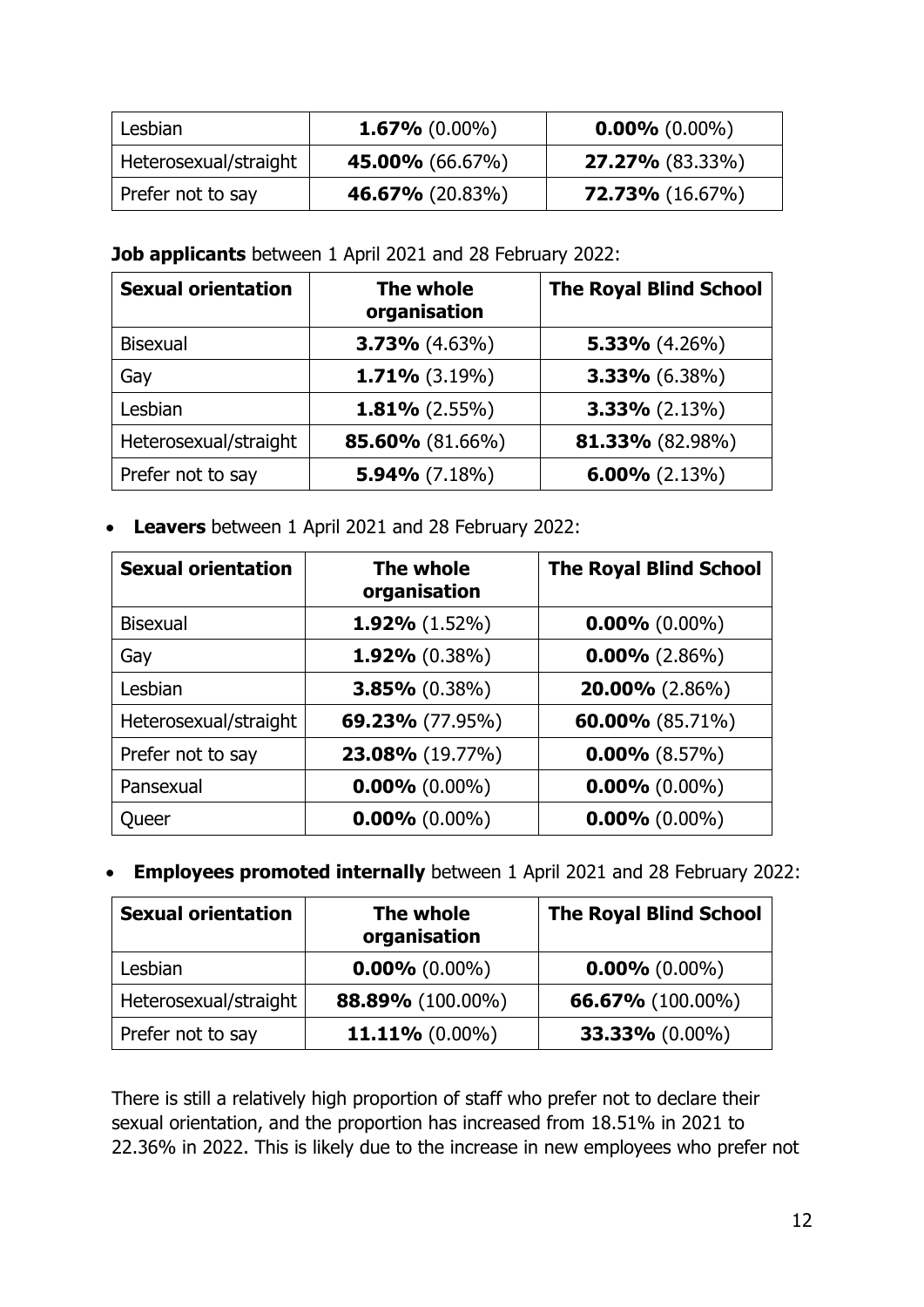to disclosure their sexual orientation as this has risen from 20.83% in 2021 to 46.67% in 2021.

The general make-up of our staffing split by sexual orientation corresponds to the data presented under recruitment, retention and development practices.

## **Ethnic Origin**



| <b>Ethnic origin</b>  | 2022 report | 2021 report | 2020 report |
|-----------------------|-------------|-------------|-------------|
| Asian Chinese         | 0.25%       | 0.26%       | 0.48%       |
| Asian Indian          | 0.50%       | 0.51%       | 0.48%       |
| Asian Pakistan        | $0.00\%$    | $0.00\%$    | 0.16%       |
| Asian Other           | 0.75%       | 0.77%       | 0.63%       |
| <b>Black African</b>  | 0.50%       | 0.77%       | 0.63%       |
| Mixed Background      | 0.50%       | 0.51%       | 0.48%       |
| <b>White British</b>  | 14.32%      | 18.25%      | 19.05%      |
| <b>White Scottish</b> | 46.98%      | 53.47%      | 54.44%      |
| <b>White English</b>  | 4.77%       | 5.14%       | 4.60%       |
| White Irish           | 1.26%       | 1.54%       | 1.43%       |
| White Other           | 4.77%       | 5.66%       | 5.87%       |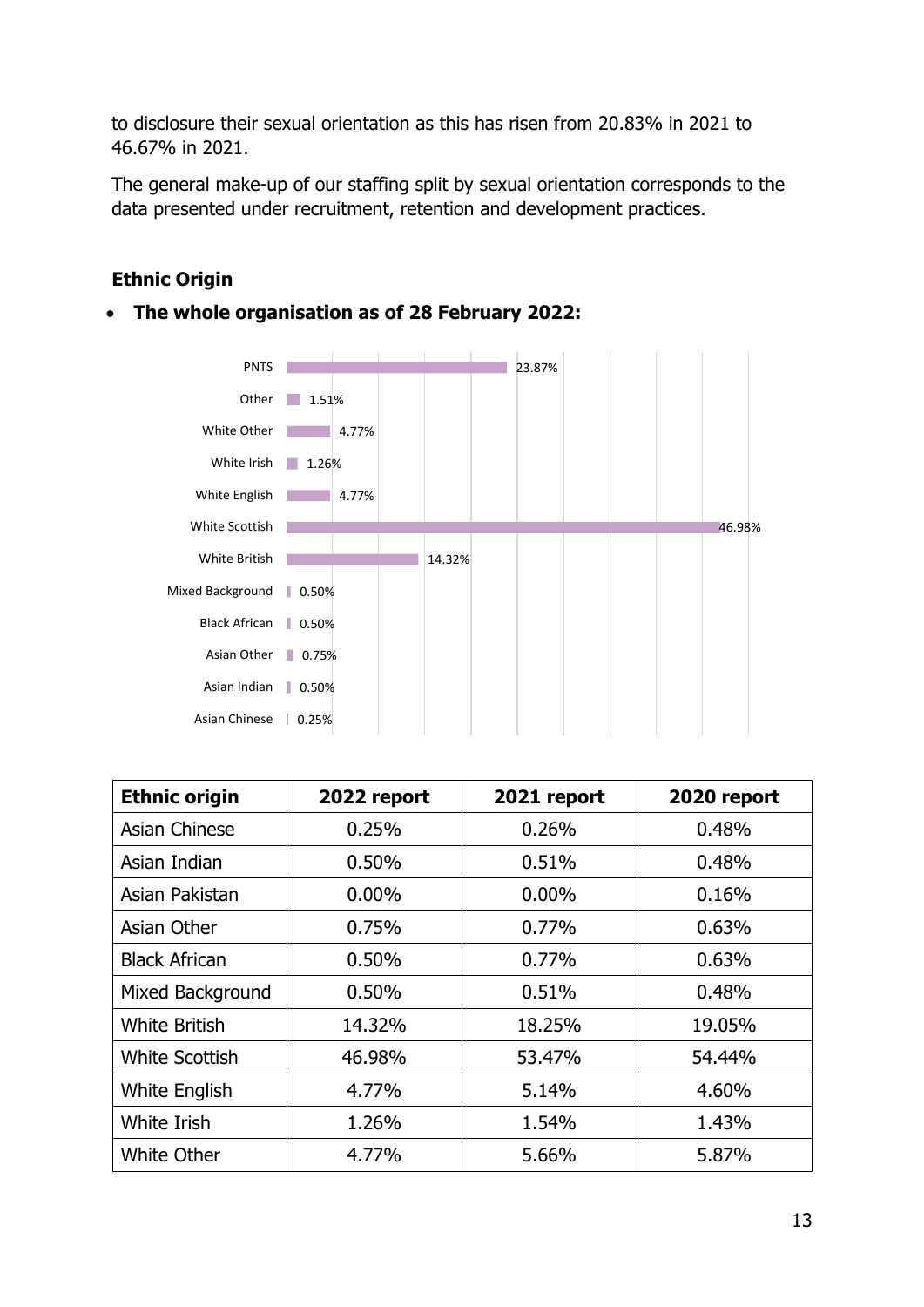| Other             | 1.51%  | 2.06%  | 1.90% |
|-------------------|--------|--------|-------|
| Prefer not to say | 23.87% | 11.05% | 9.84% |



| <b>Ethnic origin</b>  | 2022 report | 2021 report | 2020 report |
|-----------------------|-------------|-------------|-------------|
| <b>Asian Chinese</b>  | 1.04%       | 1.05%       | 0.78%       |
| <b>Black African</b>  | 2.08%       | 2.11%       | 1.55%       |
| Mixed Background      | 1.04%       | 1.05%       | 0.78%       |
| <b>White British</b>  | 13.54%      | 12.63%      | 11.63%      |
| <b>White Scottish</b> | 39.58%      | 48.42%      | 53.49%      |
| <b>White English</b>  | 9.38%       | 9.47%       | 8.53%       |
| White Irish           | 4.17%       | 4.21%       | 3.88%       |
| <b>White Other</b>    | 3.13%       | 4.21%       | 4.65%       |
| Other                 | 2.08%       | 4.21%       | 4.65%       |
| Prefer not to say     | 23.96%      | 12.63%      | 10.08%      |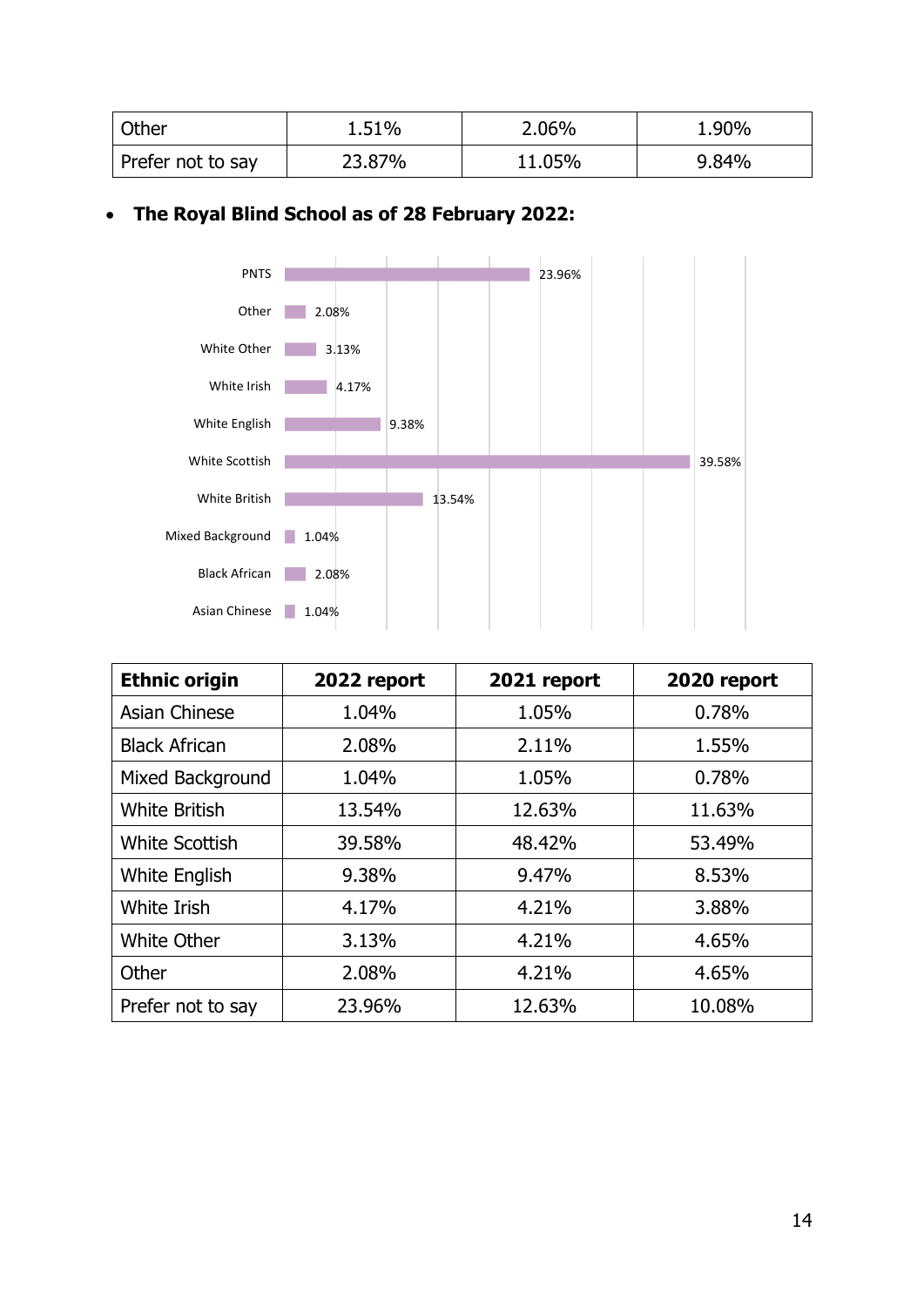In the following tables figures in brackets represent the 2020 - 21 statistics.

### • **Recruitment:**

**Ethnic origin The whole organisation The Royal Blind School** Asian Chinese **0.00%** (4.17%) **0.00%** (16.67%) White British **0.00%** (37.50%) **0.00%** (16.67%) White Scottish **0.00%** (12.50%) **0.00%** (0.00%) White Other **0.00%** (4.17%) **0.00%** (16.67%) Other **1.67%** (0.00%) **0.00%** (0.00%) Prefer not to say **98.33%** (41.67%) **100.00%** (50.00%)

**New employees** appointed between 1 April 2021 and 28 February 2022:

**Job applicants** between 1 April 2021 and 28 February 2022:

| <b>Ethnic origin</b>   | The whole<br>organisation | <b>The Royal Blind</b><br><b>School</b> |
|------------------------|---------------------------|-----------------------------------------|
| <b>Asian Chinese</b>   | $0.81\%$ (0.80%)          | $3.33\%$ (2.13%)                        |
| Asian Indian           | $1.81\%$ (1.44%)          | $2.67% (0.00\%)$                        |
| Asian Pakistani        | $1.21\%$ (0.96%)          | $0.67\%$ (0.00%)                        |
| Asian Other            | $1.51\%$ (1.12%)          | $0.67\%$ (0.00%)                        |
| <b>Black African</b>   | $5.84\%$ (2.07%)          | $6.67\%$ (6.38%)                        |
| <b>Black Caribbean</b> | $0.30\%$ (0.16%)          | $1.33\%$ (0.00%)                        |
| Mixed Background       | <b>1.81%</b> $(1.28\%)$   | $3.33\%$ (0.00%)                        |
| <b>White British</b>   | $16.01\%$ (25.20%)        | <b>12.67%</b> (31.91%)                  |
| <b>White Scottish</b>  | <b>53.88%</b> (32.70%)    | 50.00% $(21.28%)$                       |
| <b>White English</b>   | $2.62\%$ (2.39%)          | $2.00\%$ (4.26%)                        |
| White Irish            | $1.31\% (1.91\%)$         | $2.00\%$ (2.13%)                        |
| <b>White Welsh</b>     | $0.20\%$ (0.32%)          | $0.00\%$ (0.00%)                        |
| White Other            | $9.37\%$ (7.45%)          | $9.33\%$ (10.00%)                       |
| Other                  | $0.81\%$ (0.39%)          | $2.00\%$ (0.00%)                        |
| Prefer not to say      | $2.52\%$ (1.93%)          | $3.33\%$ (0.00%)                        |

• **Leavers** between 1 April 2021 and 28 February 2022:

| Ethnic origin | The whole    | <b>The Royal Blind</b> |
|---------------|--------------|------------------------|
|               | organisation | <b>School</b>          |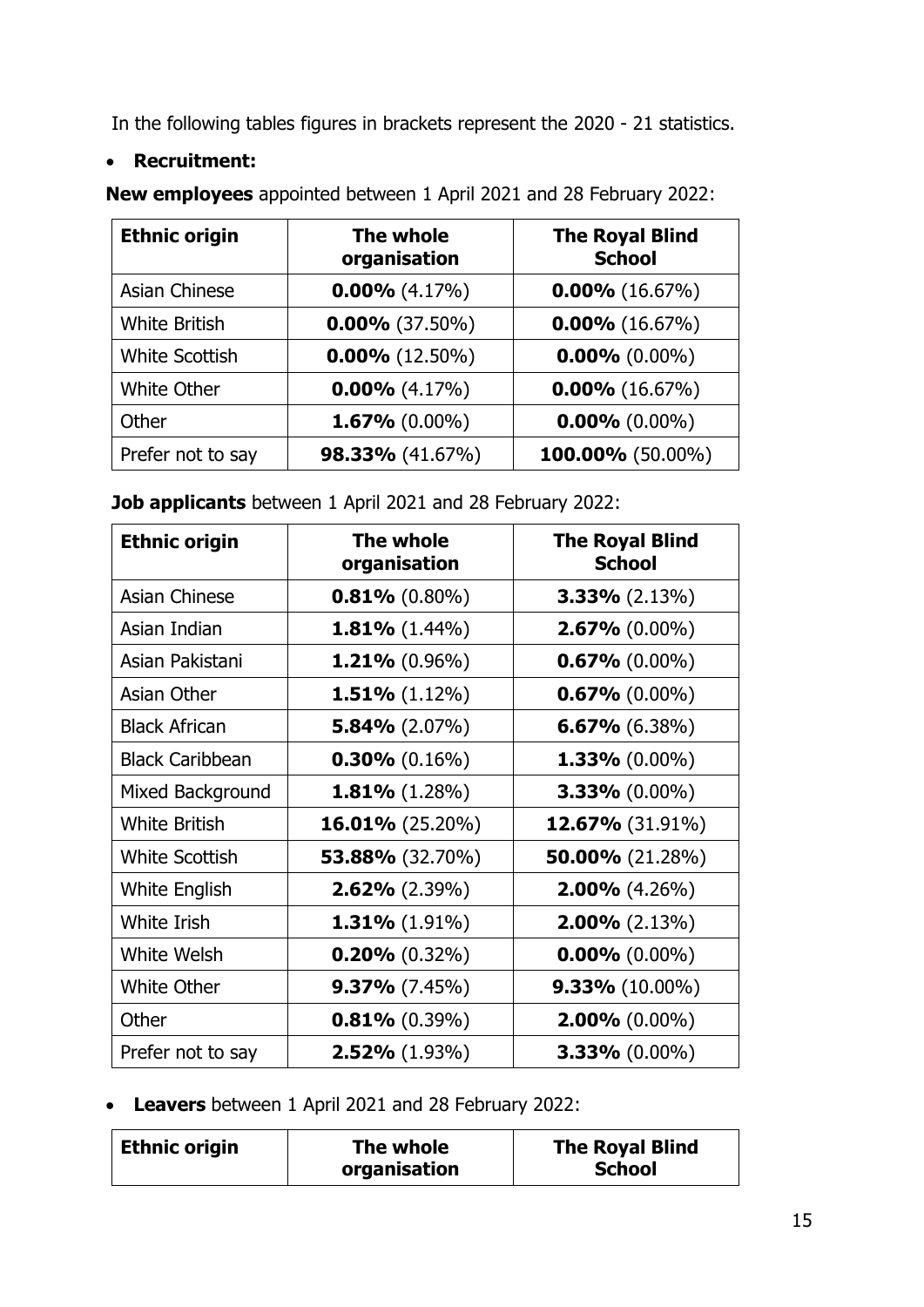| <b>Asian Chinese</b>  | $0.00\%$ (1.14%)       | $0.00\%$ (2.86%)  |
|-----------------------|------------------------|-------------------|
| Asian Indian          | $0.00\%$ (0.38%)       | $0.00\%$ (0.00%)  |
| Asian Pakistan        | $0.00\%$ (0.38%)       | $0.00\%$ (0.00%)  |
| <b>Black African</b>  | $1.92\%$ (0.38%)       | $0.00\%$ (0.00%)  |
| Mixed Background      | $0.00\%$ (0.76%)       | $0.00\%$ (0.00%)  |
| <b>White British</b>  | 28.85% (21.67%)        | $0.00\%$ (11.43%) |
| <b>White Scottish</b> | <b>36.54%</b> (50.57%) | 50.00% $(51.43%)$ |
| <b>White English</b>  | $1.92\%$ (3.42%)       | $0.00\%$ (5.71%)  |
| <b>White Irish</b>    | 1.92% $(1.14\%)$       | $0.00\%$ (2.86%)  |
| White Other           | $5.77\%$ (6.08%)       | 10.00% $(8.57%)$  |
| Other                 | $5.77\%$ (3.04%)       | $20.00\%$ (8.57%) |
| Prefer not to say     | 17.31% (11.03%)        | 10.00% $(8.57%)$  |

• **Employees promoted internally** between 1 April 2021 and 28 February 2022:

| <b>Ethnic origin</b>  | The whole<br>organisation | <b>The Royal Blind</b><br><b>School</b> |
|-----------------------|---------------------------|-----------------------------------------|
| <b>White British</b>  | $11.11\%$ (75.00%)        | <b>33.33%</b> (100.00%)                 |
| <b>White Scottish</b> | 66.67% $(25.00\%)$        | 33.33% $(0.00\%)$                       |
| Prefer not to say     | $22.22\% (0.00\%)$        | 33.33% (0.00%)                          |

A vast majority of our employees are "White Scottish", "White British" and "White English" categories, which reflects our location. There is a similar proportion of employees from ethnic minority groups that we employ compared to the 2021 report. There has been an increase in the number of staff who have preferred not to answer this question. This is a result of none of the new employees recruited in 2021/2022 answering this question.

The ethnicity mix within retention and development practices closely reflects the overall make-up of our staffing, which is consistent with a fair and equal approach to our employment practices.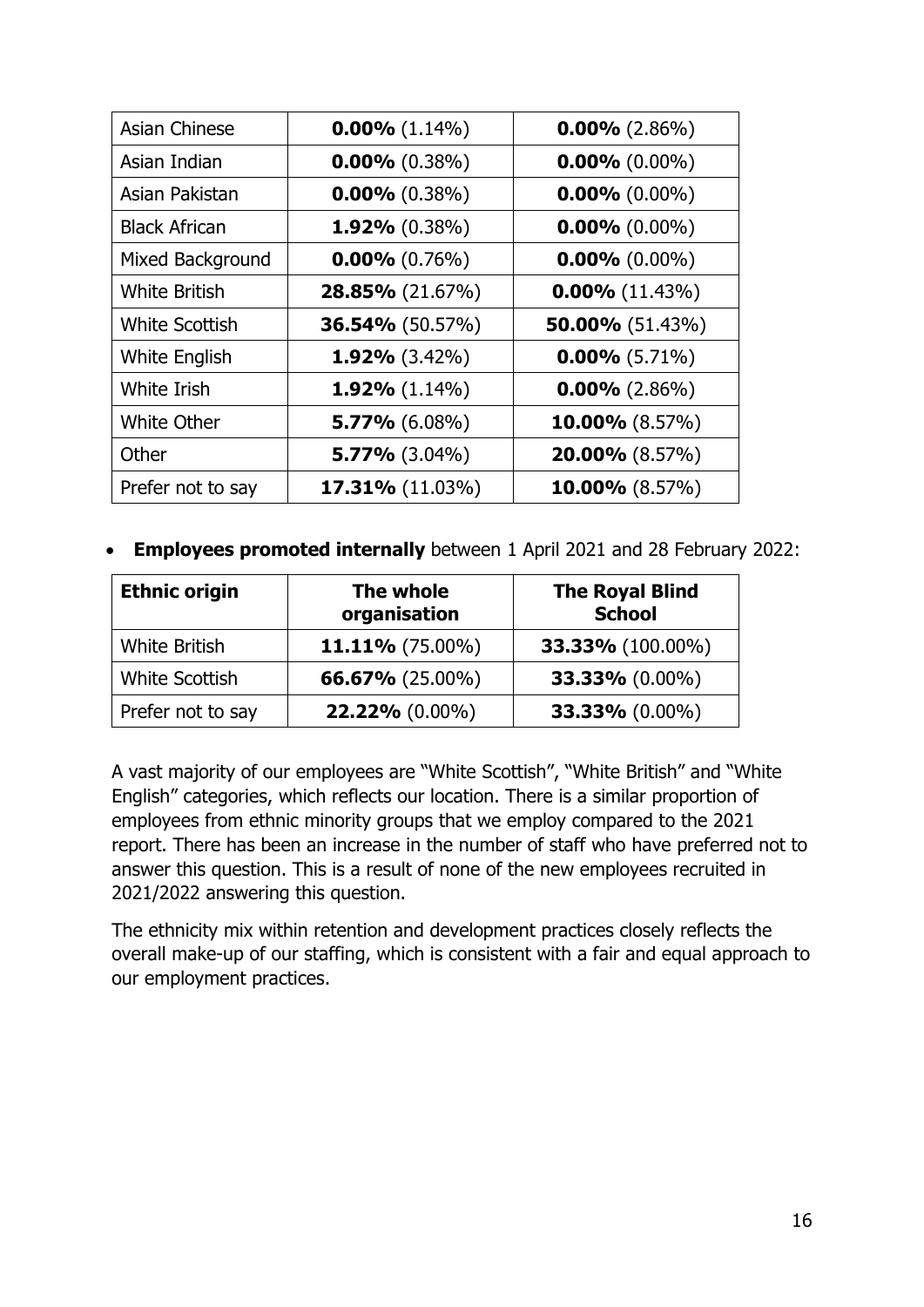### **Religion and Belief**





| <b>Religion/belief</b> | 2022 report | 2021 report | 2020 report |
|------------------------|-------------|-------------|-------------|
| <b>Buddhist</b>        | $0.00\%$    | $0.00\%$    | 0.32%       |
| Christian              | 32.16%      | 36.25%      | 35.71%      |
| Hindu                  | 0.25%       | 0.26%       | 0.48%       |
| <b>Muslim</b>          | 0.25%       | 0.26%       | 0.48%       |
| Other                  | 1.76%       | 1.80%       | 1.11%       |
| No Religion            | 43.22%      | 43.70%      | 42.86%      |
| Prefer not to say      | 22.36%      | 17.74%      | 19.04%      |

### • **The Royal Blind School as of 28 February 2022:**

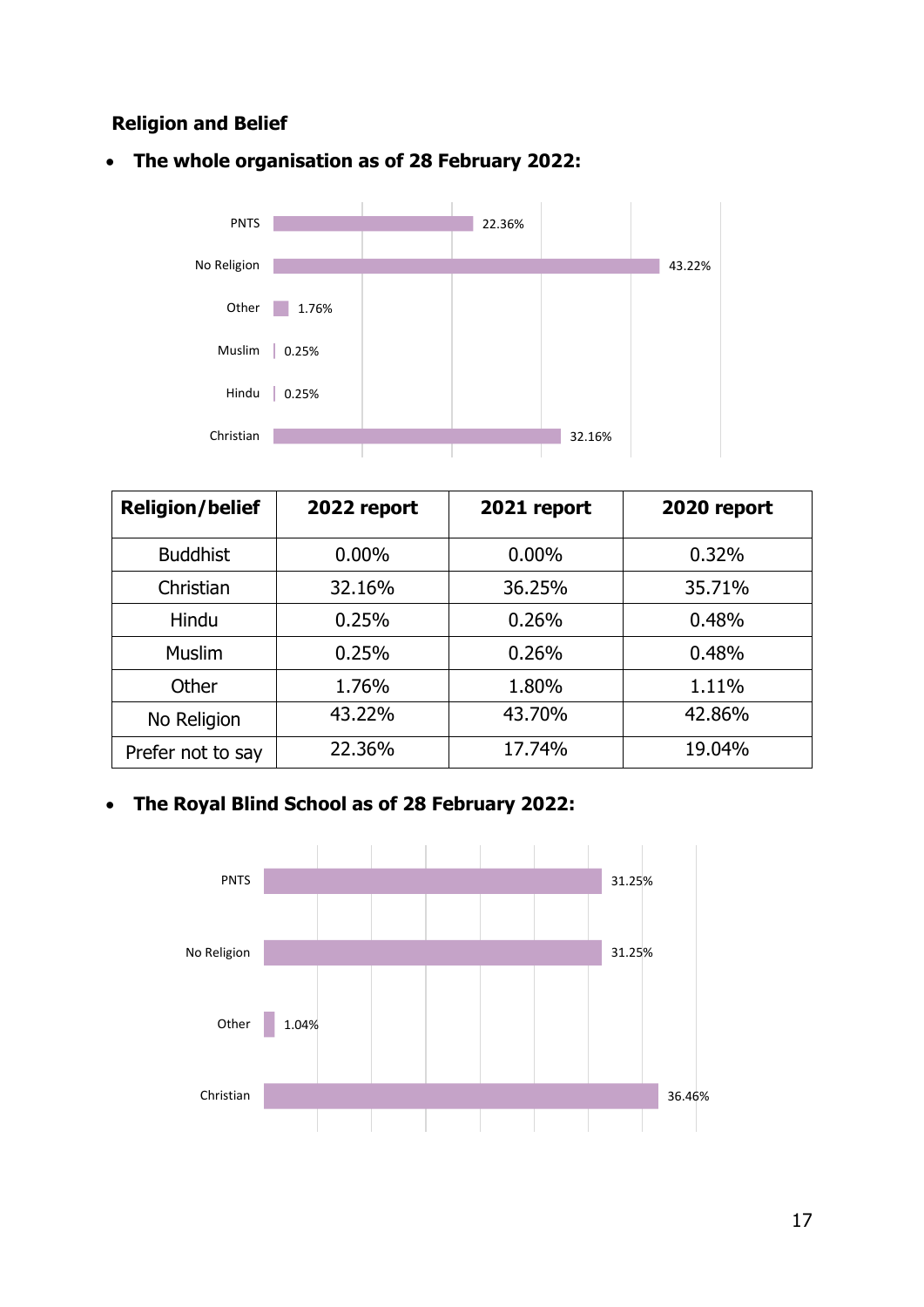| <b>Religion/belief</b> | 2022 report | 2021 report | 2020 report |
|------------------------|-------------|-------------|-------------|
| <b>Buddhist</b>        | $0.00\%$    | $0.00\%$    | 0.78%       |
| Christian              | 36.46%      | 41.05%      | 44.19%      |
| Other religion         | 1.04%       | 2.11%       | 0.78%       |
| No religion            | 31.25%      | 34.74%      | 34.11%      |
| Prefer not to say      | 31.25%      | 22.11%      | 20.16%      |

In the following tables figures in brackets represent the 2020 - 2021 statistics.

### • **Recruitment:**

**New employees** appointed between 1 April 2021 and 28 February 2022:

| <b>Religion/belief</b> | The whole organisation | <b>The Royal Blind School</b> |
|------------------------|------------------------|-------------------------------|
| Christian              | $16.67\%$ (33.33%)     | $0.00\%$ (33.33%)             |
| <b>Muslim</b>          | $1.67\%$ (0.00%)       | $0.00\%$ (0.00%)              |
| Other religion         | $3.33\%$ (4.17%)       | $0.00\%$ (16.67%)             |
| No religion            | 35.00% (33.33%)        | <b>27.27%</b> (16.67%)        |
| Prefer not to say      | <b>43.33%</b> (29.17%) | 72.73% (33.33%)               |

**Job applicants** between 1 April 2021 and 28 February 2022:

| <b>Religion/belief</b> | The whole organisation | <b>The Royal Blind School</b> |
|------------------------|------------------------|-------------------------------|
| <b>Buddhist</b>        | $0.40\%$ (0.00%)       | $0.67\%$ (0.00%)              |
| Christian              | <b>32.23%</b> (33.33%) | <b>32.67%</b> (33.33%)        |
| Hindu                  | $0.40\%$ (0.00%)       | $0.00\%$ (0.00%)              |
| <b>Jewish</b>          | $0.10\%$ (0.00%)       | $0.00\%$ (0.00%)              |
| <b>Muslim</b>          | $2.72\%$ (0.00%)       | $0.67\%$ (0.00%)              |
| Sikh                   | $0.20\%$ (0.00%)       | $0.67\%$ (0.00%)              |
| Other religion         | $8.06\%$ (4.17%)       | $8.00\%$ (16.67%)             |
| No religion            | <b>48.04%</b> (33.33%) | <b>49.33%</b> (16.67%)        |
| Prefer not to say      | $7.85\%$ (29.17%)      | $8.00\%$ (33.33%)             |

• **Leavers** between 1 April 2021 and 28 February 2022:

|           | Religion/belief   The whole organisation   The Royal Blind School |                          |
|-----------|-------------------------------------------------------------------|--------------------------|
| Buddhist  | $0.00\%$ (0.38%)                                                  | $0.00\%$ (2.86%)         |
| Christian | <b>48.08%</b> (34.22%)                                            | <b>20.00%</b> $(48.57%)$ |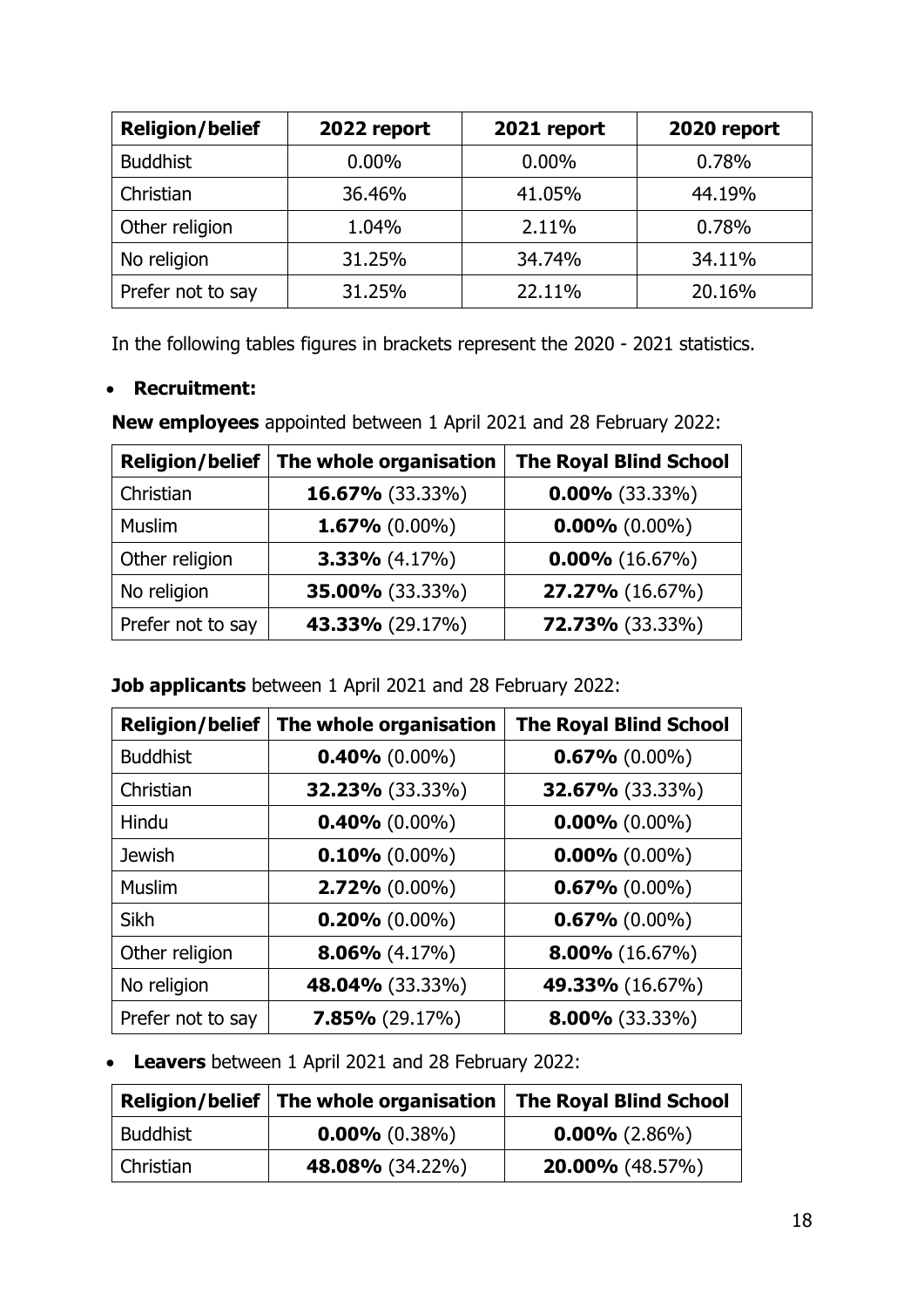| Hindu             | $0.00\%$ (0.76%)       | $0.00\%$ (0.00%)   |
|-------------------|------------------------|--------------------|
| Muslim            | $1.92\%$ (0.76%)       | $0.00\%$ (0.00%)   |
| Other religion    | $3.85\%$ (0.38%)       | 10.00% $(0.00\%)$  |
| No religion       | <b>34.62%</b> (41.83%) | 60.00% $(31.43\%)$ |
| Prefer not to say | 11.54% $(21.67%)$      | 10.00% $(17.14\%)$ |

**Employees promoted internally** between 1 April 2021 and 28 February 2022:

|                   | Religion/belief   The whole organisation | <b>The Royal Blind School</b> |
|-------------------|------------------------------------------|-------------------------------|
| Christian         | $33.33\%$ (0.00%)                        | $0.00\%$ (0.00%)              |
| No religion       | <b>55.56%</b> (100.00%)                  | <b>66.67%</b> (100.00%)       |
| Prefer not to say | 11.11% $(0.00\%)$                        | 33.33% (0.00%)                |

The make-up of our staffing is dominated by 'Christian' and 'No religion', and this spread is similar across all our employment practices. These proportions are similar to the figures presented in our 2021 report.

The employee data split by religion or belief under recruitment, retention and development practices broadly corresponds to the overall make-up of our staffing.

# **Marriage/Civil Partnership Status**



| <b>Status</b>     | 2022 report | 2021 report | 2020 report |
|-------------------|-------------|-------------|-------------|
| Civil Partnership | 0.75%       | 1.03%       | 2.70%       |
| <b>Divorced</b>   | $3.52\%$    | 2.83%       | 4.60%       |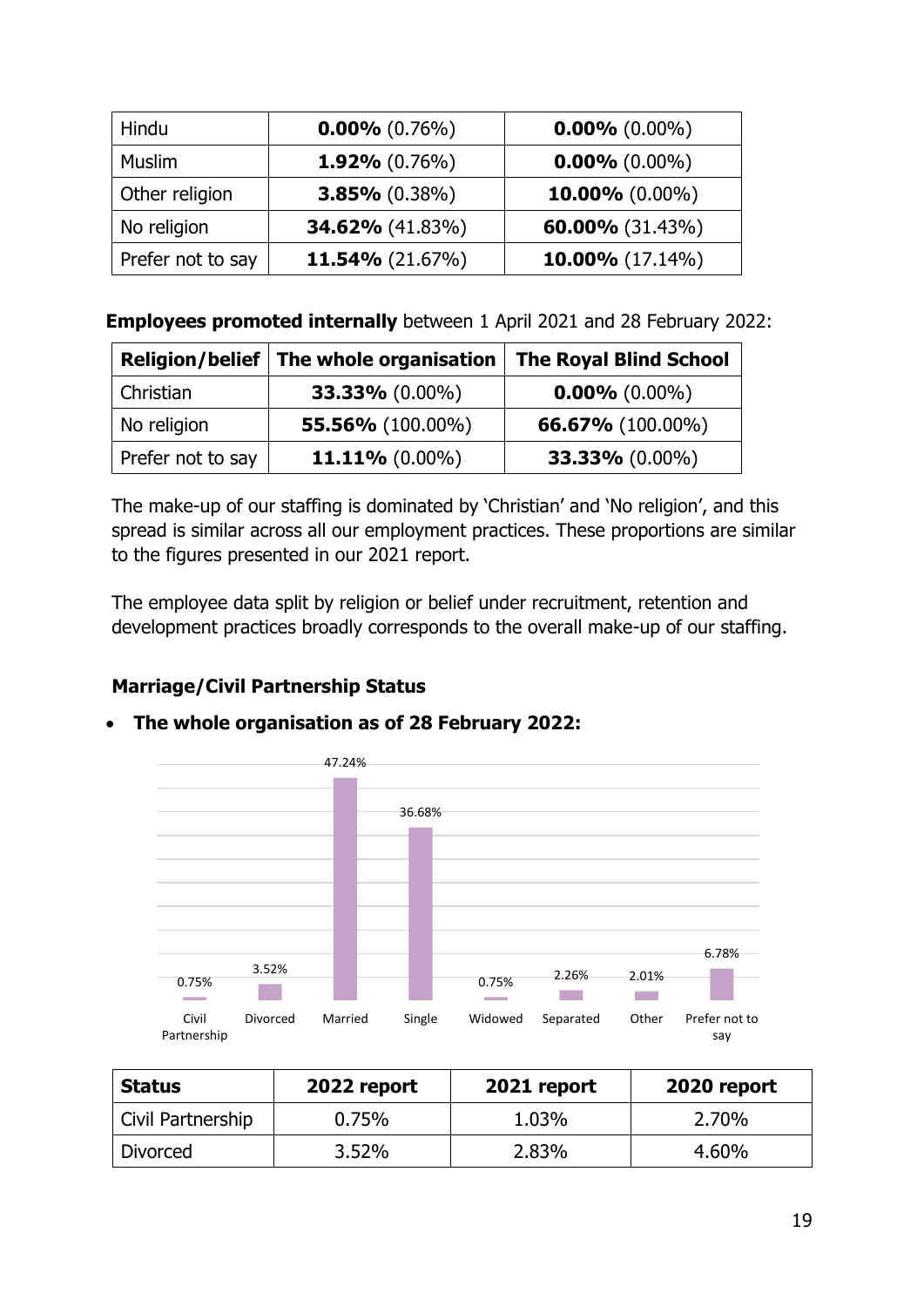| Married           | 47.24% | 48.56% | 45.56% |
|-------------------|--------|--------|--------|
| Single            | 36.68% | 38.82% | 38.57% |
| Widowed           | 0.75%  | 1.03%  | 1.27%  |
| Separated         | 2.26%  | 1.54%  | 1.27%  |
| Other             | 2.01%  | 1.54%  | -      |
| Prefer not to say | 6.78%  | 4.63%  | 6.03%  |



| <b>Status</b>     | 2022 report | 2021 report | 2020 report |
|-------------------|-------------|-------------|-------------|
| Civil Partnership | $0.00\%$    | $0.00\%$    | 0.78%       |
| <b>Divorced</b>   | 2.08%       | 3.16%       | 2.33%       |
| Married           | 44.79%      | 46.32%      | 51.16%      |
| Single            | 42.71%      | 43.16%      | 39.53%      |
| Widowed           | 1.04%       | 1.05%       | 0.78%       |
| Separated         | 2.08%       | 1.05%       | 0.78%       |
| Other             | 2.08%       | 2.11%       |             |
| Prefer not to say | 5.21%       | 3.16%       | 4.65%       |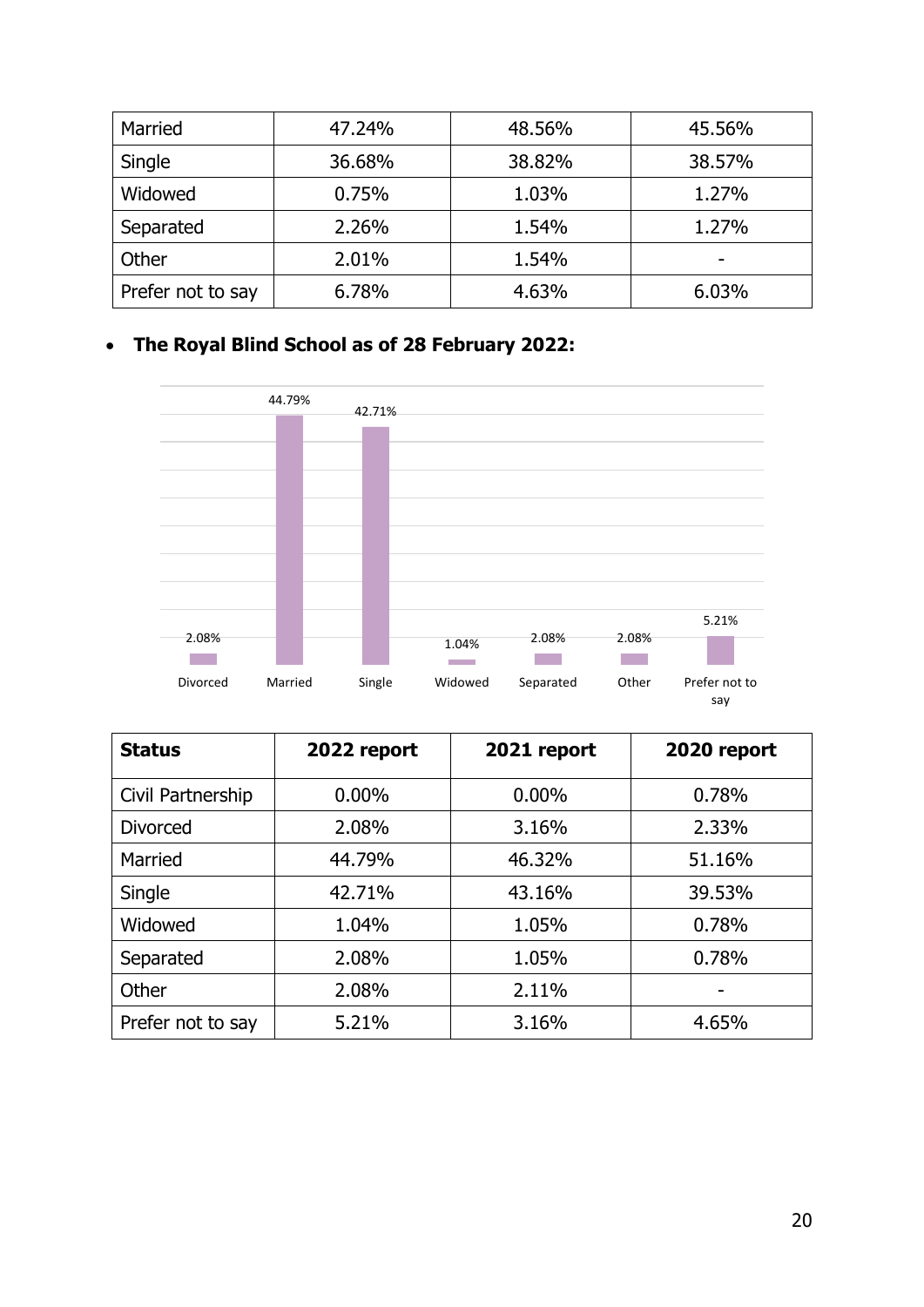In the following tables figures in brackets represent the 2021 - 22 statistics.

### • **Recruitment**

**Marriage/civil partnership status The whole organisation The Royal Blind School** Divorced **8.33%** (4.17%) **0.00%** (16.67%) Married **30.00%** (50.00%) **18.18%** (33.33%) Single **33.33%** (37.50%) **54.55%** (33.33%) Separated **3.33%** (0.00%) **9.09%** (0.00%) Other **3.33%** (4.17%) **0.00%** (16.67%) Prefer not to say **21.67%** (4.17%) **18.18%** (0.00%)

**New employees** appointed between 1 April 2021 and 28 February 2022:

**Job applicants** between 1 April 2021 and 28 February 2022:

| <b>Marriage/civil</b><br>partnership<br>status | The whole<br>organisation | <b>The Royal Blind School</b> |
|------------------------------------------------|---------------------------|-------------------------------|
| Civil Partnership                              | $5.64\%$ (3.19%)          | $6.00\%$ (10.64%)             |
| <b>Divorced</b>                                | 4.93% (3.35%)             | $6.00\%$ (0.00%)              |
| Married                                        | <b>35.35%</b> (23.29%)    | $30.67\%$ (23.40%)            |
| Single                                         | <b>45.22%</b> (59.49%)    | $51.33\%$ (57.45%)            |
| Widowed                                        | $1.51\%$ (0.16%)          | $0.00\%$ (2.13%)              |
| Separated                                      | $1.51\%$ (1.91%)          | $2.00\%$ (2.13%)              |
| Prefer not to say                              | 5.84% $(8.61\%)$          | $4.00\%$ (4.26%)              |

• **Leavers** between 1 April 2021 and 28 February 2022:

| <b>Marriage/civil</b><br>partnership<br><b>status</b> | The whole<br>organisation | <b>The Royal Blind School</b> |
|-------------------------------------------------------|---------------------------|-------------------------------|
| Civil Partnership                                     | $1.92\%$ (4.56%)          | $0.00\%$ (2.86%)              |
| <b>Divorced</b>                                       | $3.85\%$ (6.84%)          | 10.00% $(2.86\%)$             |
| Married                                               | 38.46% (42.59%)           | 20.00% (60.00%)               |
| Single                                                | <b>44.23%</b> (36.88%)    | 60.00% (31.43%)               |
| Widowed                                               | $1.92\%$ (1.52%)          | $0.00\%$ (0.00%)              |